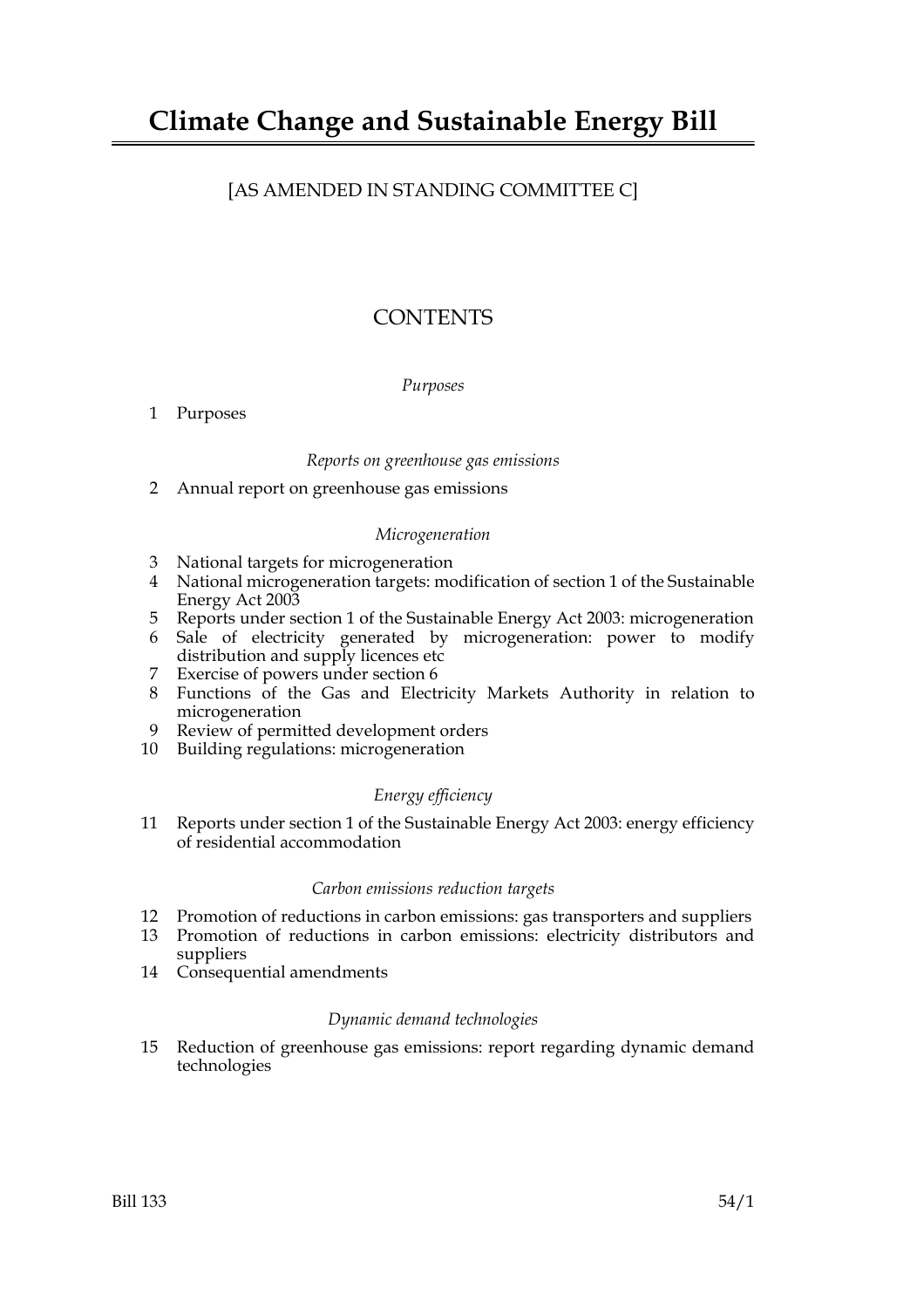#### *Community energy and renewable heat*

- 16 Promotion of community energy schemes
- 17 Parish councils and community councils: powers in relation to local energy saving measures
- 18 Renewable heat
- 19 Reports under section 1 of the Sustainable Energy Act 2003: community energy projects and renewable heat

#### *Electricity from renewable sources*

- 20 Renewables obligation: issue of green certificates
- 21 Renewables obligation: issue of green certificates: further provisions
- 22 Adjustment of transmission charges for electricity

#### *Miscellaneous and final provisions*

- 23 Interpretation
- 24 Expenses<br>25 Commend
- **Commencement**
- 26 Short title and extent

Schedule — Amendments consequential on sections 12 and 13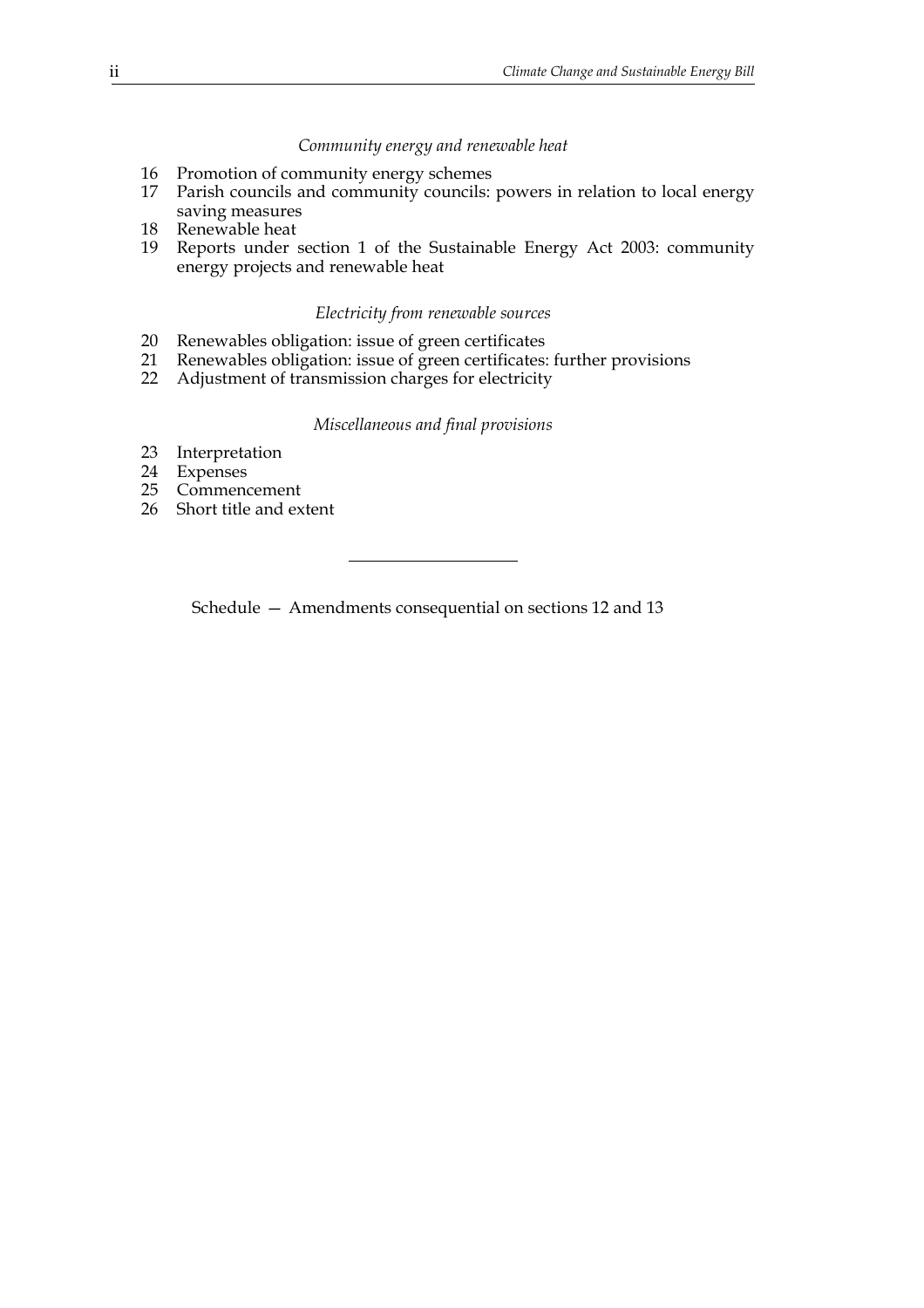# A **BILL**

## [AS AMENDED IN STANDING COMMITTEE C]

#### TO

Make provision about the reduction of emissions of greenhouse gases, the alleviation of fuel poverty, the promotion of microgeneration and the use of heat produced from renewable sources, the renewables obligation relating to the generation and supply of electricity and the adjustment of transmission charges for electricity; and for connected purposes.

E IT ENACTED by the Queen's most Excellent Majesty, by and with the advice and consent of the Lords Spiritual and Temporal, and Commons, in this present **B** E IT ENACTED by the Queen's most Excellent Majesty, by and with consent of the Lords Spiritual and Temporal, and Commons, Parliament assembled, and by the authority of the same, as follows:  $-$ 

#### *Purposes*

### **1 Purposes**

- (1) The principal purpose of this Act is to enhance the United Kingdom contribution to combating climate change.
- (2) In performing functions under this Act, the relevant persons and bodies shall have regard to— *5*
	- (a) the principal purpose set out in subsection (1);
	- (b) the desirability of alleviating fuel poverty; and
	- (c) the desirability of securing a diverse and viable long-term energy supply.
- (3) In this section "the relevant persons and bodies" means—
	- (a) the Secretary of State;
	- (b) any public authority.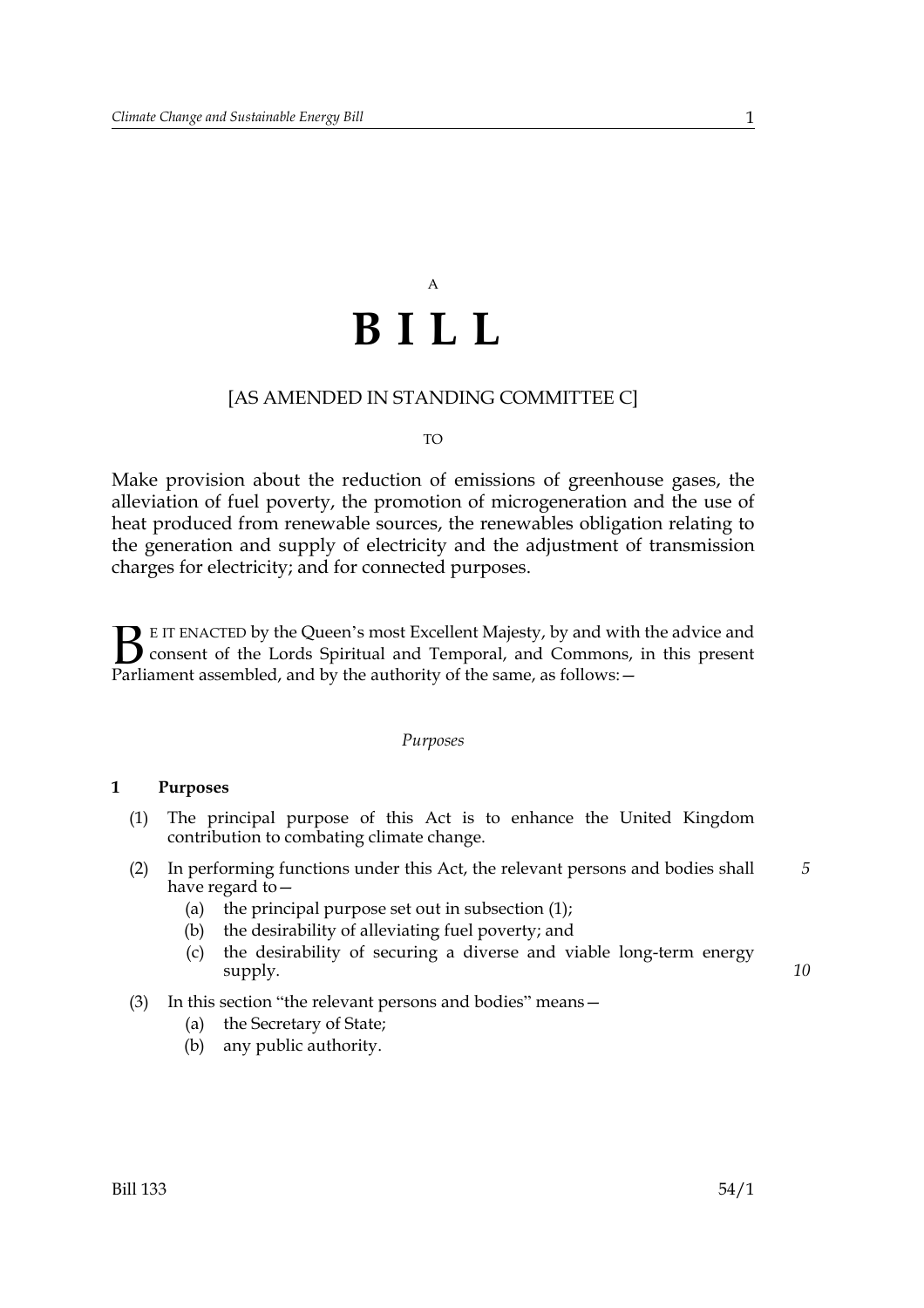*Reports on greenhouse gas emissions*

#### **2 Annual report on greenhouse gas emissions**

- (1) It shall be the duty of the Secretary of State in the course of each calendar year to lay before Parliament a report on—
	- (a) steps taken by government departments during the previous calendar year to reduce emissions of greenhouse gases; and
	- (b) the level of emissions of greenhouse gases in the United Kingdom during the previous calendar year, including any increase or decrease in that level recorded during that year.
- (2) In this section "greenhouse gases" means—
	- (a) carbon dioxide;
	- (b) methane;
	- (c) nitrous oxide;
	- (d) hydrofluorocarbons;
	- (e) perfluorocarbons; and
	- (f) sulphur hexafluoride.

#### *Microgeneration*

#### **3 National targets for microgeneration**

| (1) | The Secretary of State must, during the period beginning with 1st November<br>2008 and ending with 31st March 2009 -                                                                      |    |  |
|-----|-------------------------------------------------------------------------------------------------------------------------------------------------------------------------------------------|----|--|
|     | designate one or more national microgeneration targets, and<br>(a)<br>publish a statement of that fact together with a copy of the target or<br>(b)<br>targets.                           |    |  |
| (2) | But subsection (1) does not apply unless on 1st November 2008 the Secretary of<br>State considers that it would be appropriate to designate one or more targets<br>under that subsection. |    |  |
| (3) | For the purposes of this section, a national microgeneration target is a target in<br>respect of $-$                                                                                      |    |  |
|     | the number of microgeneration systems installed in England and<br>(a)<br>Wales, and                                                                                                       | 30 |  |
|     |                                                                                                                                                                                           |    |  |

(b) the number of electricity microgenerating systems installed in Scotland,

as at a date specified in the target ("the target date").

| (4) The matters to which the Secretary of State must have regard in determining |
|---------------------------------------------------------------------------------|
| whether subsection $(1)$ applies include, in particular $-$                     |

- (a) the number of microgeneration systems installed in England and Wales,
- (b) the number of electricity microgenerating systems installed in Scotland,
- (c) the strategy published under section 82 of the Energy Act 2004 (c. 20) (microgeneration), and *40*
- (d) the results of any research carried out into the effect that designating a target under subsection (1) could be expected to have on the number of microgeneration systems that are installed in England and Wales, and

*10*

*5*

*15*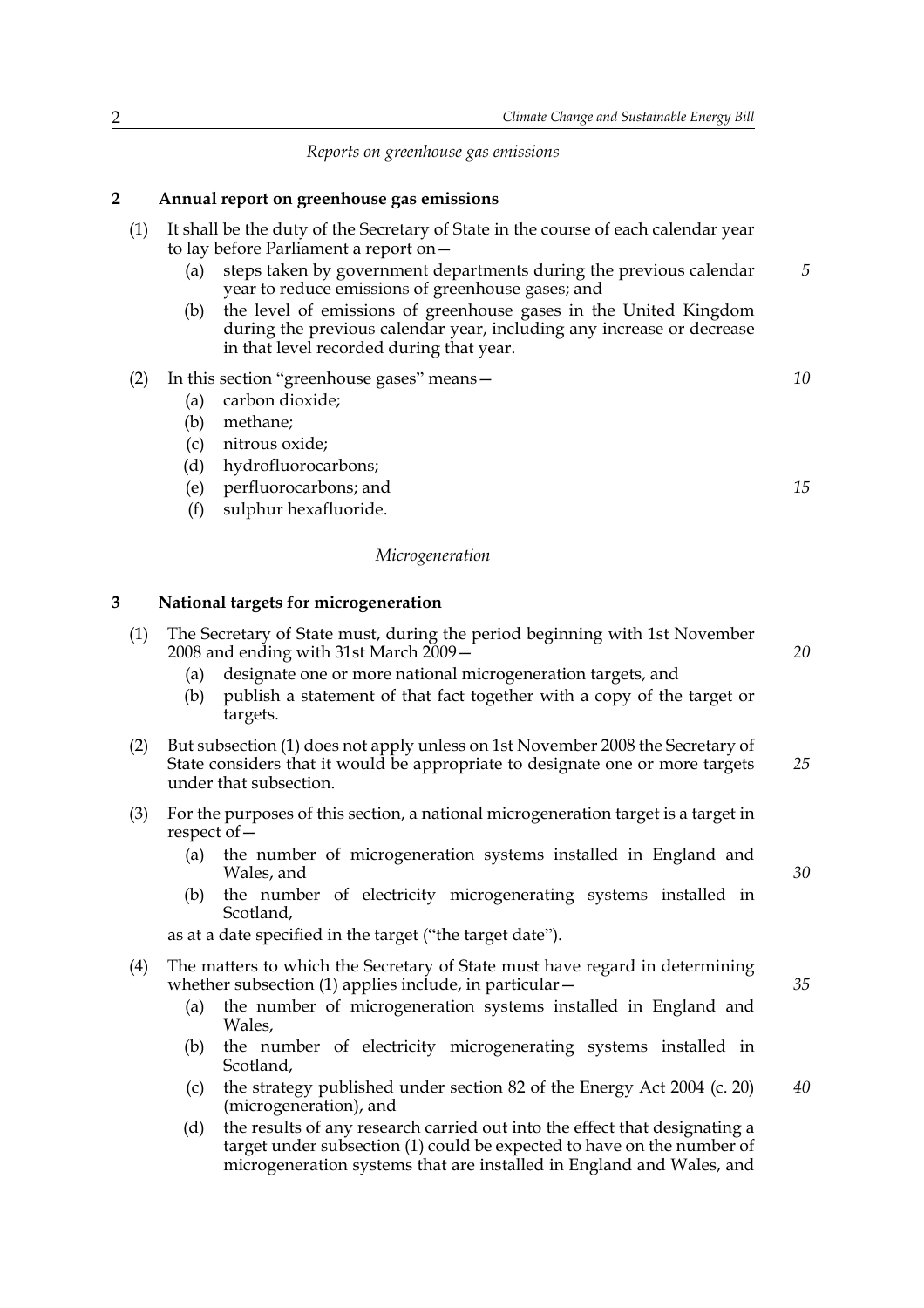the number of electricity microgenerating systems that are installed in Scotland, by the target date.

- (5) If a target is designated under subsection (1), the Secretary of State must take reasonable steps to secure that the target is met.
- (6) If the Secretary of State does not designate a target under subsection (1) he shall publish forthwith a statement of his reasons.
- (7) At any time before the target date, the Secretary of State may review the target and, if he considers it appropriate to do so, revise the target.
- (8) If under subsection (7) the Secretary of State revises a target—
	- (a) he must publish a statement of that fact together with a copy of the revised target, and *10*
	- (b) the revised target is treated for the purposes of subsection (5) and section 4 as the target designated under subsection (1).
- (9) In this section—
	- "electricity microgenerating system" means a microgeneration system for generating electricity; *15*
	- "microgeneration system" means any plant or system of plant for generating electricity or producing heat—
		- (a) which, in generating electricity or (as the case may be) producing heat, relies wholly or mainly on a source of energy or a technology mentioned in subsection (7) of section 82 of the Energy Act 2004 (c. 20), and *20*
		- (b) whose capacity to generate electricity or (as the case may be) to produce heat does not exceed the capacity mentioned in subsection (8) of that section;

"plant" includes any equipment, apparatus or appliance.

#### **4 National microgeneration targets: modification of section 1 of the Sustainable Energy Act 2003**

- (1) This section applies if a target is designated under section 3.
- (2) Section 1 of the Sustainable Energy Act 2003 (c. 30) applies in relation to every relevant sustainable energy report as if after subsection (1B) there were inserted— *30*
	- "(1BA) The report must also include such information as the Secretary of State considers appropriate about things done during the reporting period for the purpose of meeting any target designated under section 3 of the Climate Change and Sustainable Energy Act 2006 (national targets for microgeneration).", *35*

and as if, in subsection (1C), for "subsection (1A)" there were substituted "subsections (1A) and (1BA)".

- (3) For the purposes of this section—
	- (a) a sustainable energy report is a relevant sustainable energy report in relation to a target designated under subsection (1) of section 3 if the reporting period to which the report relates includes the period, or any part of the period, to which the target relates,

*5*

*25*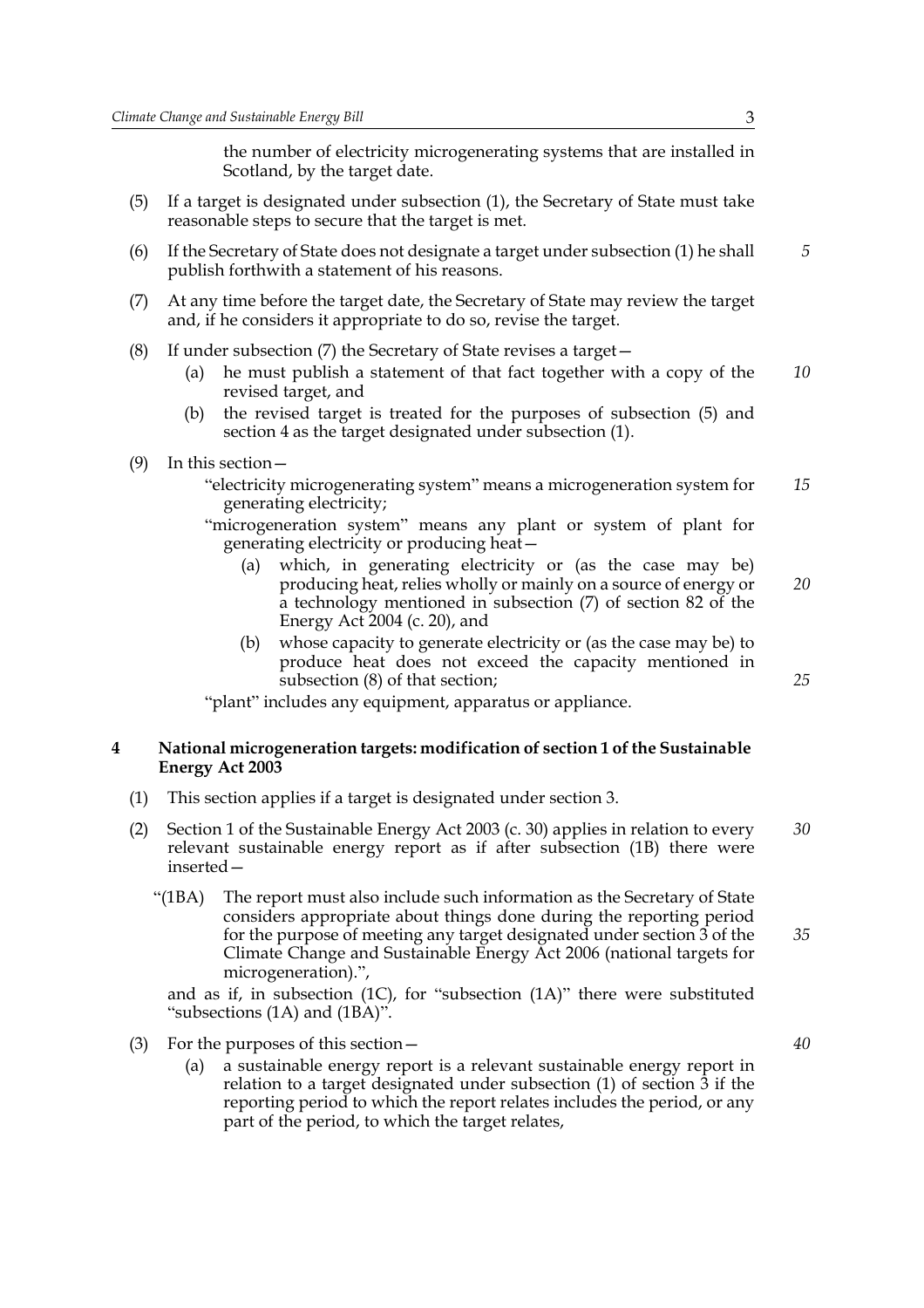- (b) a target designated under subsection (1) of that section relates to the period beginning when it is designated and ending with the target date (within the meaning of that section),
- (c) "reporting period", in relation to a sustainable energy report, has the meaning given by section 1 of the Sustainable Energy Act 2003 (c. 30), and
- (d) "sustainable energy report" means a sustainable energy report which is required to be published under that section.

#### **5 Reports under section 1 of the Sustainable Energy Act 2003: microgeneration**

In section 1(1A) of the Sustainable Energy Act 2003 (annual reports on progress towards sustainable energy aims)— *10*

- (a) omit "and" at the end of paragraph (b), and
- (b) at the end of paragraph (c) insert "; and
	- (d) things done during that period for the purpose of implementing the strategy for the promotion of microgeneration in Great Britain published under section 82 of the Energy Act 2004." *15*

#### **6 Sale of electricity generated by microgeneration: power to modify distribution and supply licences etc**

- (1) Where the Secretary of State considers it appropriate to do so for the purpose of increasing the amount of the electricity consumed in Great Britain that is generated by microgeneration, he may make— *20*
	- (a) relevant modifications of the conditions of a distribution licence or a supply licence held by a particular person;
	- (b) relevant modifications of the standard conditions of distribution licences or supply licences. *25*
- (2) For the purposes of subsection (1), "relevant modifications" means—
	- (a) in relation to a distribution licence, modifications—
		- (i) imposing conditions requiring the holder of such a licence to provide information to holders of supply licences about the connection to the distribution system, or use, of microgeneration plant, or
		- (ii) for the purposes of enabling or facilitating holders of supply licences to satisfy any conditions of such licences of a description mentioned in paragraph (b), and
	- (b) in relation to a supply licence, modifications imposing conditions requiring the holder of such a licence to offer to acquire electricity generated by microgeneration by the licenceholder's customers;

and also includes incidental, consequential or transitional modifications.

- (3) A modification under subsection (1)(a) of part of a standard condition of a distribution licence or supply licence does not prevent any other part of the condition from continuing to be regarded as a standard condition for the purposes of Part 1 of the Electricity Act 1989 (c. 29). *40*
- (4) Where the Secretary of State makes modifications under subsection (1)(b) of the standard conditions of distribution licences or supply licences, the Gas and Electricity Markets Authority must make (as nearly as may be) the same modifications of those standard conditions for the purposes of their

*5*

*35*

*45*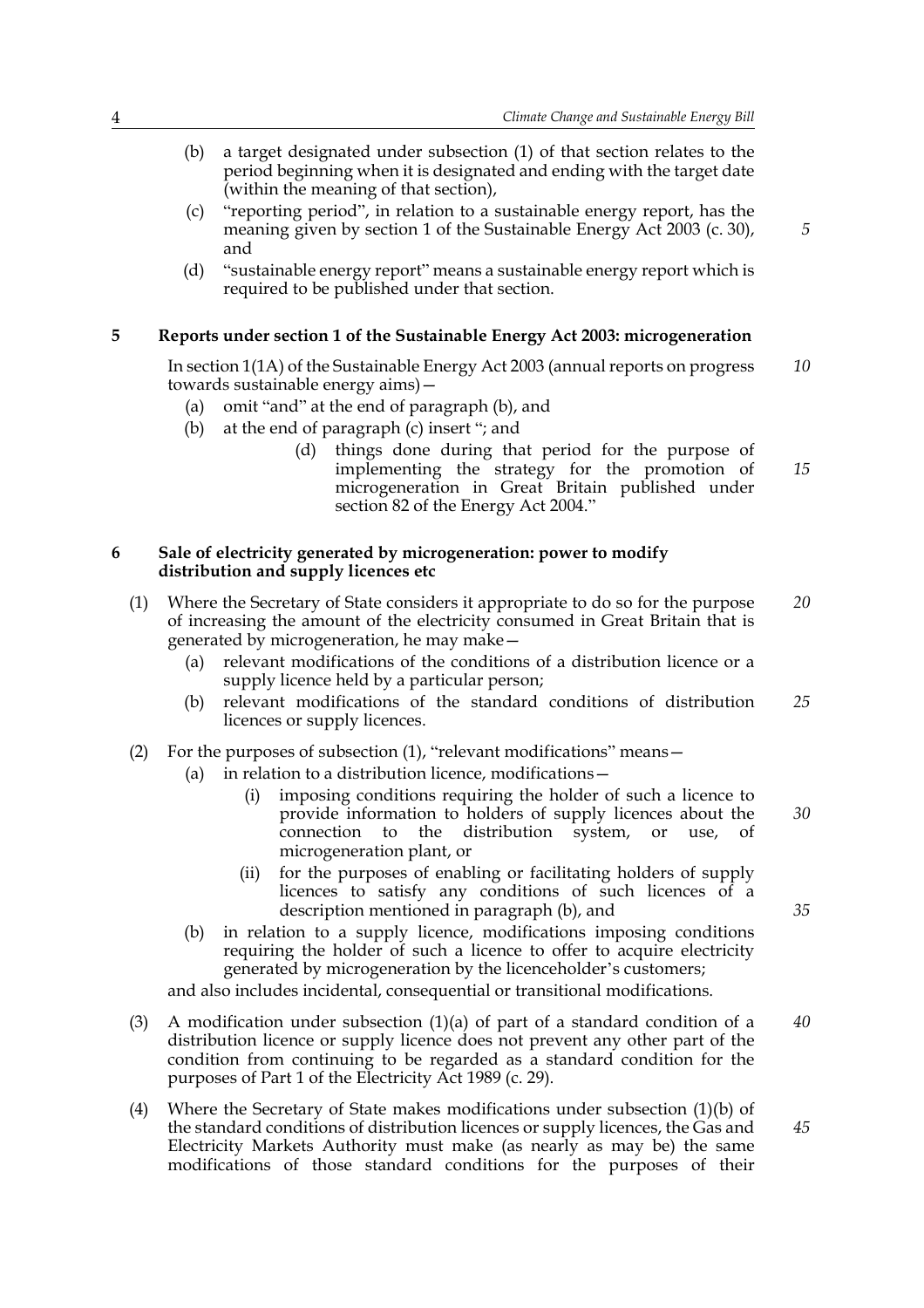incorporation in distribution licences or, as the case may be, supply licences granted after that time.

- (5) Conditions included in a distribution licence or supply licence by virtue of a power conferred by this section—
	- (a) need not relate to the activities authorised by the licence, and
	- (b) may do any of the things authorised in relation to licences of that kind by section 7(2) to (4) of the Electricity Act 1989 (c. 29) (which applies to the Gas and Electricity Markets Authority's power with respect to licence conditions under section 7(1)(a) of that Act).
- (6) In this section and section 7—
	- "distribution licence" has the meaning given by section  $6(1)(c)$  of the Electricity Act 1989 (licences authorising supply, etc);
	- "microgeneration plant" means plant used, or intended for use, for generating electricity by microgeneration, where "plant" has the same meaning as it has in section 82 of the Energy Act 2004 (c. 20) (microgeneration);
	- "supply licence" has the meaning given by section 6(1)(d) of the Electricity Act 1989.
- (7) In section 33(1) of the Utilities Act 2000 (c. 27) (standard conditions of electricity licences)—
	- (a) omit "or" at the end of paragraph (a), and
	- (b) after paragraph (b) insert "or
		- (c) under section 6 of the Climate Change and Sustainable Energy Act 2006 (sale of electricity generated by microgeneration: power to modify distribution and supply licences etc).".

#### **7 Exercise of powers under section 6**

- (1) Before making any modification of a distribution licence or a supply licence under section 6, the Secretary of State must consult—
	- (a) the holder of any licence being modified, and
	- (b) such other persons as he considers appropriate.
- (2) The Secretary of State must publish every modification made by him under that section.
- (3) The publication must be in such manner as the Secretary of State considers appropriate.
- (4) Where the Gas and Electricity Markets Authority makes modifications of standard conditions under section 6(4), it must publish the modifications in such manner as it considers appropriate.
- (5) The Secretary of State's powers under section 6 are exercisable only during the period which—
	- (a) begins with the first anniversary, and
	- (b) ends with the third anniversary,

of the commencement of that section.

(6) Sections 3A to 3D of the Electricity Act 1989 (principal objectives and general duties) apply to the carrying out of functions conferred on the Secretary of

*15*

*20*

*25*

*10*

*5*

*30*

*40*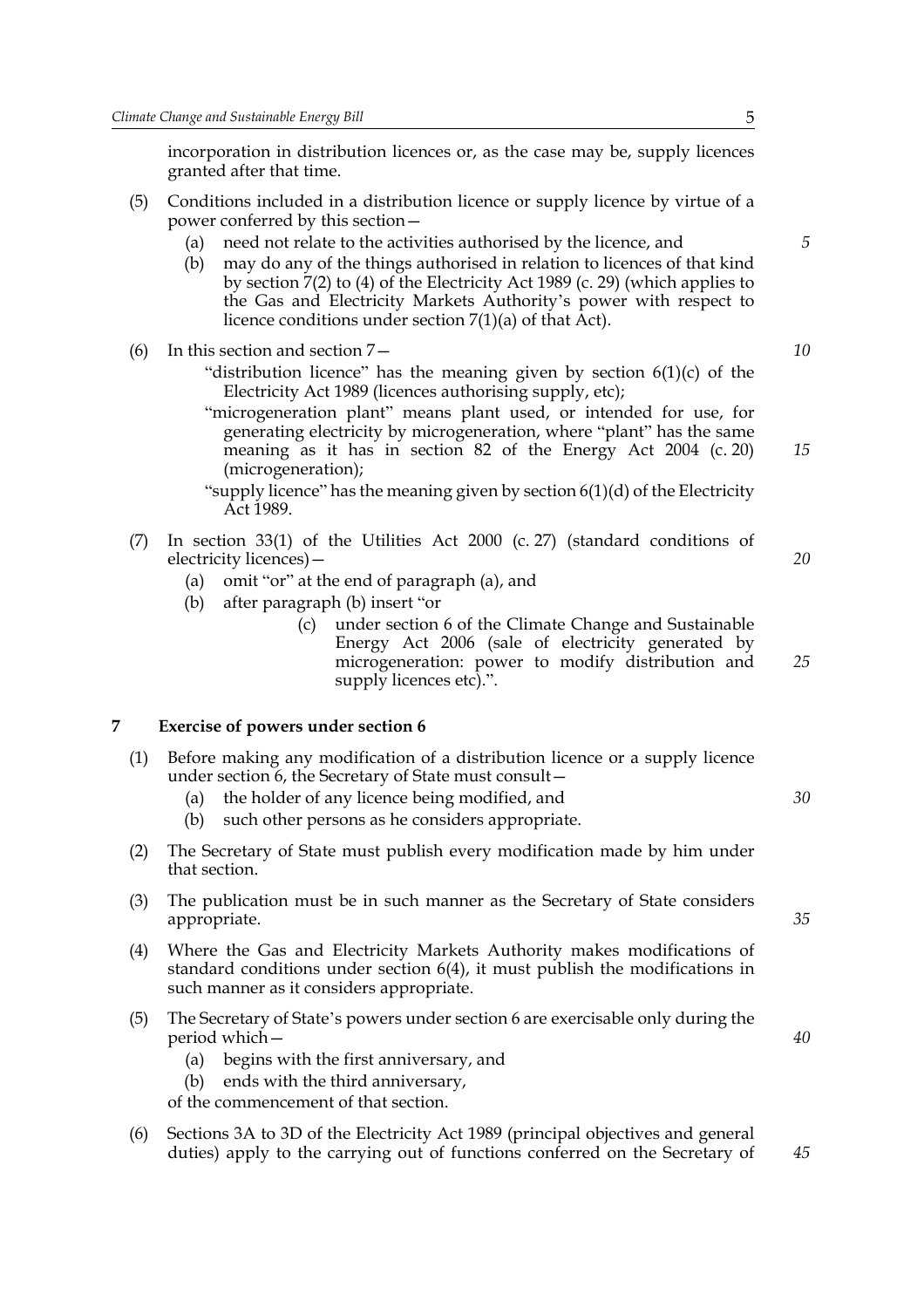State, or on the Gas and Electricity Markets Authority, by section 6 or this section as they apply in relation to the carrying out of functions conferred on him, or on it, by or under Part 1 of that Act.

#### **8 Functions of the Gas and Electricity Markets Authority in relation to microgeneration**

In section 47 of the Electricity Act 1989 (c. 29) (functions of the Gas and Electricity Markets Authority), after subsection (1) insert—

- "( $1A$ ) The activities to which subsection  $(1)$  applies also include, in particular, activities connected with the generation of electricity by microgeneration or with the transmission and supply of electricity so generated.
	- (1B) In subsection (1A), "microgeneration" has the same meaning as it has in section 82 of the Energy Act 2004 (Secretary of State's strategy for promotion of microgeneration).".

#### **9 Review of permitted development orders**

- (1) The Secretary of State shall for the purpose mentioned in subsection (2) carry out a review of the effect in England of development orders made by virtue of section  $59(2)(a)$  of the Town and Country Planning Act 1990 (c. 8) (which confers power by order to grant planning permission for development or a class of development specified in the order).
- (2) The purpose of the review is to enable the Secretary of State to form a view as to what provision (or further provision) such development orders should make to facilitate development in England consisting of the installation, within the curtilage of a dwellinghouse, of equipment, apparatus or appliances for microgeneration.
- (3) As soon as reasonably practicable after he has carried out the review, the Secretary of State must lay before Parliament a report of the review, including his view as mentioned in subsection (2) and the reasons for it.
- (4) The report must also set out what provision (or further provision), if any, the Secretary of State proposes to make in development orders by virtue of section 59(2)(a) of the Town and Country Planning Act 1990 in consequence of the review.
- (5) Where the Secretary of State proposes to make provision (or further provision) in development orders in consequence of the review, he must—
	- (a) exercise his powers under section 59 of the Town and Country Planning Act 1990 so as to provide that development orders made by virtue of that section make such provision in consequence of the review as he considers appropriate, and *35*
	- (b) exercise those powers as soon as reasonably practicable after laying the report before Parliament under subsection (3).
- (6) In this section—

"dwellinghouse" does not include a building containing one or more flats, or a flat contained within such a building;

*5*

*10*

*15*

*25*

*30*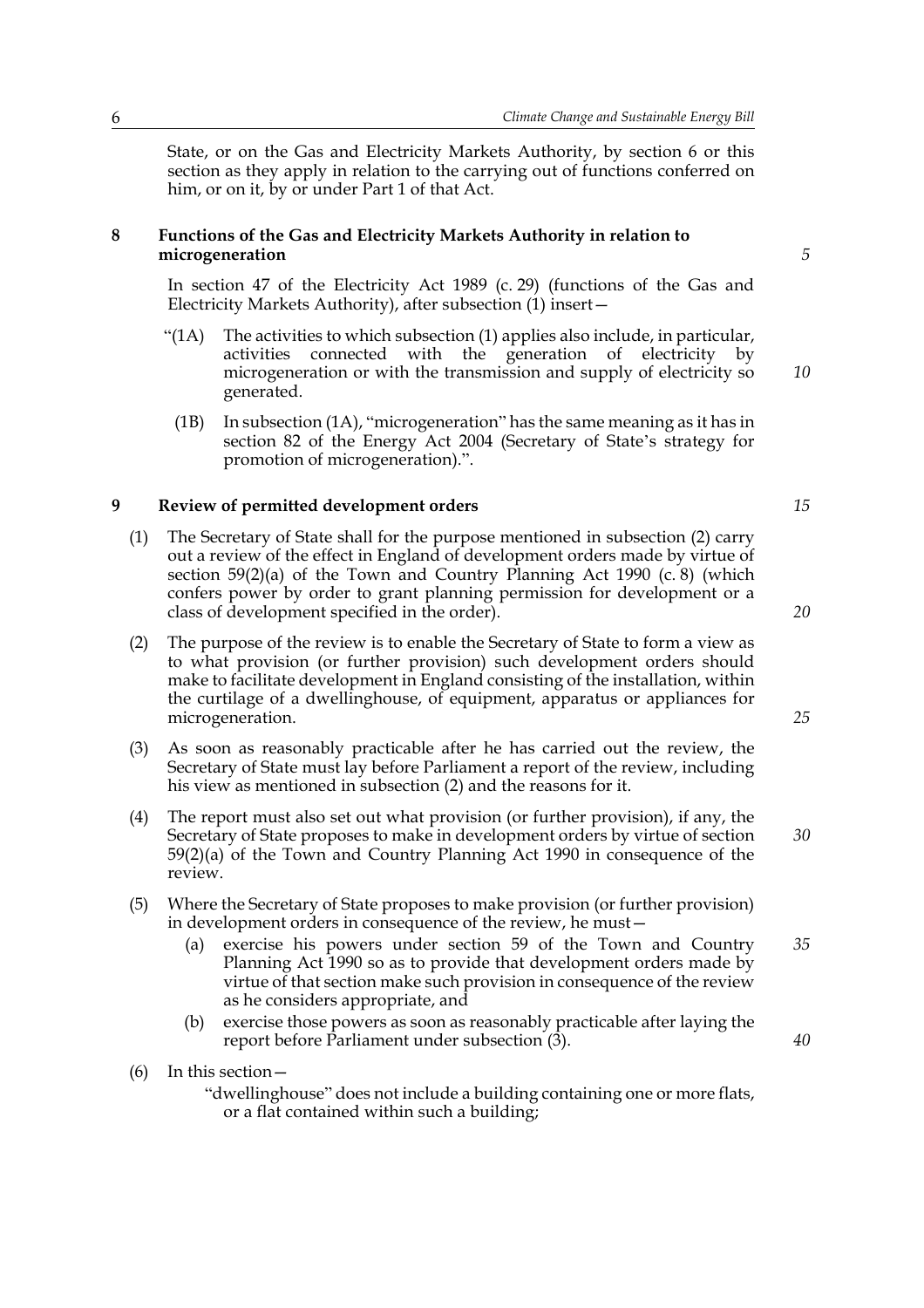"flat" means a separate and self-contained set of premises constructed or adapted for use for the purpose of a dwelling and forming part of a building from some other part of which it is divided horizontally.

#### **10 Building regulations: microgeneration**

In Schedule 1 to the Building Act 1984 (c. 55) (building regulations), in paragraph 7(a), after paragraph (xxiid) insert—

> "(xxiie) the production of heat or the generation of electricity by microgeneration (as defined for the purposes of this paragraph by building regulations),".

| Energy efficiency |  |
|-------------------|--|
|-------------------|--|

#### **11 Reports under section 1 of the Sustainable Energy Act 2003: energy efficiency of residential accommodation**

- (1) Section 1 of the Sustainable Energy Act 2003 (c. 30) (annual reports on progress towards sustainable energy aims) is amended as follows.
- (2) In subsection  $(1)$ 
	- (a) omit "and" at the end of paragraph (c), and
	- (b) at the end of paragraph (d) insert "; and
		- (e) achieving the target set out in section 217(1) of the Housing Act 2004 (target for the energy efficiency of residential accommodation in England)."
- (3) After subsection (1A) insert—
	- "(1AA) The report must also include estimates of the effect of the progress made in the reporting period towards achieving the target set out in section 217(1) of the Housing Act 2004 on $-$ 
		- (a) emissions of carbon dioxide in England, and
		- (b) the number of households in which one or more persons are living in fuel poverty."

*Carbon emissions reduction targets*

#### **12 Promotion of reductions in carbon emissions: gas transporters and suppliers**

- (1) Section 33BC of the Gas Act 1986 (c. 44) (promotion of the efficient use by consumers of gas) is amended as follows. *30*
- (2) In subsection  $(1)$ 
	- (a) for "energy efficiency target" substitute "carbon emissions reduction target", and
	- (b) for "an "energy efficiency obligation"" substitute "a "carbon emissions reduction obligation"". *35*
- (3) For subsection (2) substitute—
	- "(2) In this section "carbon emissions reduction target" means a target for the promotion of—

*10*

*5*

*15*

*20*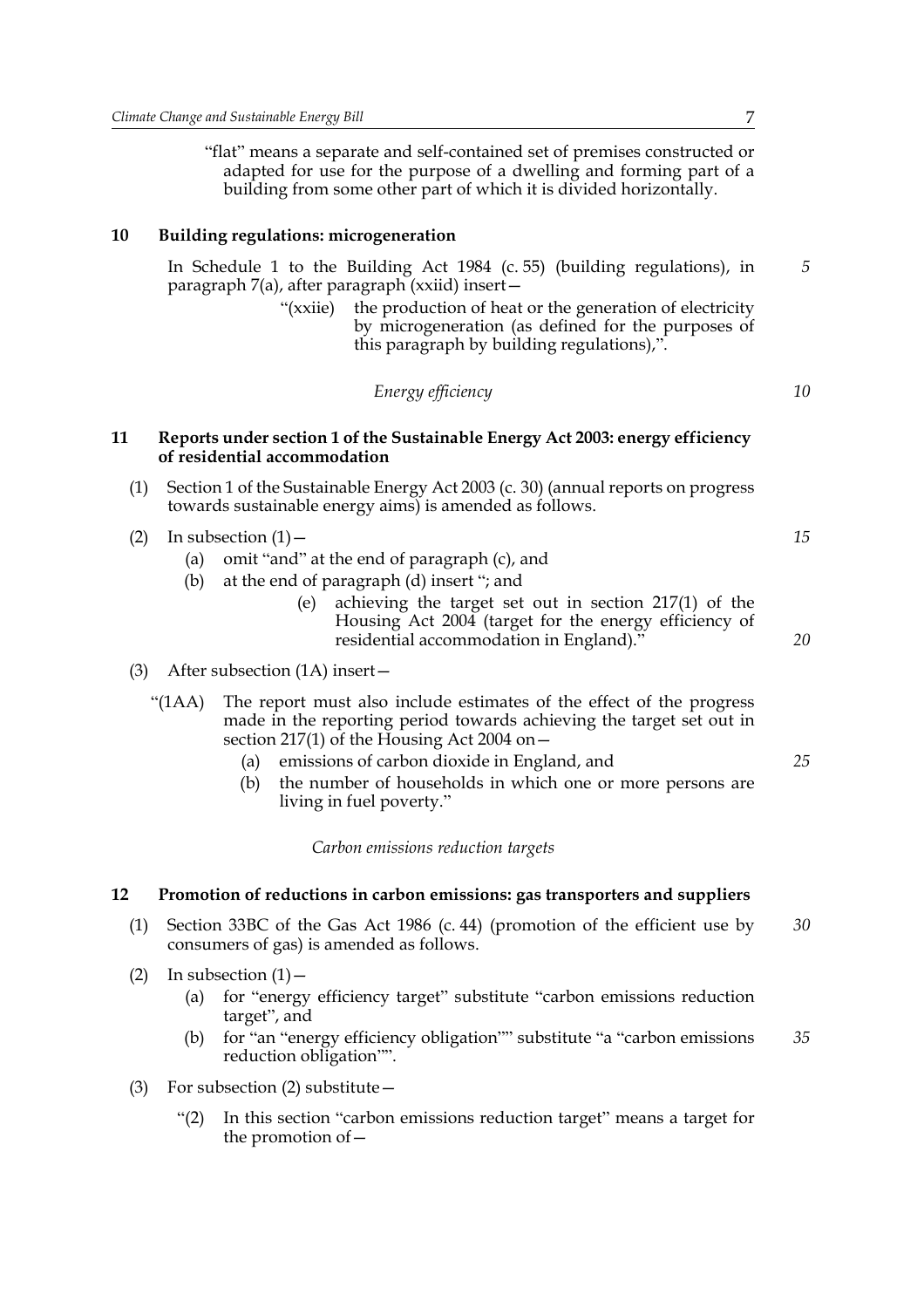- (a) measures for improving energy efficiency, that is to say, efficiency in the use by consumers of electricity, gas conveyed through pipes or any other source of energy which is specified in the order;
- (b) if the order so provides
	- measures for increasing the amount of electricity generated, or heat produced, by microgeneration;
	- (ii) any other measures of a description specified in the order for increasing the amount of electricity generated, or heat produced, using low-emissions sources or technologies; *10*
	- (iii) measures for reducing the consumption of such energy as is mentioned in paragraph (a)."
- (4) After subsection (12), add—
	- "(13) In this section "microgeneration" and "plant" have the same meanings as in section 82 of the Energy Act 2004 (Secretary of State's strategy for promotion of microgeneration). *15*
	- (14) For the purposes of subsection  $(2)(b)(ii)$ , electricity is generated, or heat is produced, using low-emissions sources or technologies if it is generated, or produced, by plant which relies wholly or mainly on a source of energy or a technology mentioned in subsection (7) of section 82 of the Energy Act 2004." *20*

#### **13 Promotion of reductions in carbon emissions: electricity distributors and suppliers**

- (1) Section 41A of the Electricity Act 1989 (c. 29) (promotion of the efficient use by consumers of electricity) is amended as follows. *25*
- (2) In subsection  $(1)$ 
	- (a) for "energy efficiency target" substitute "carbon emissions reduction target", and
	- (b) for "an "energy efficiency obligation"" substitute "a "carbon emissions reduction obligation"". *30*
- (3) For subsection (2) substitute—
	- "(2) In this section "carbon emissions reduction target" means a target for the promotion of—
		- (a) measures for improving energy efficiency, that is to say, efficiency in the use by consumers of electricity, gas conveyed through pipes or any other source of energy which is specified in the order; *35*
		- (b) if the order so provides—
			- (i) measures for increasing the amount of electricity generated, or heat produced, by microgeneration; *40*
			- (ii) any other measures of a description specified in the order for increasing the amount of electricity generated, or heat produced, using low-emissions sources or technologies;
			- (iii) measures for reducing the consumption of such energy as is mentioned in paragraph (a)."

*5*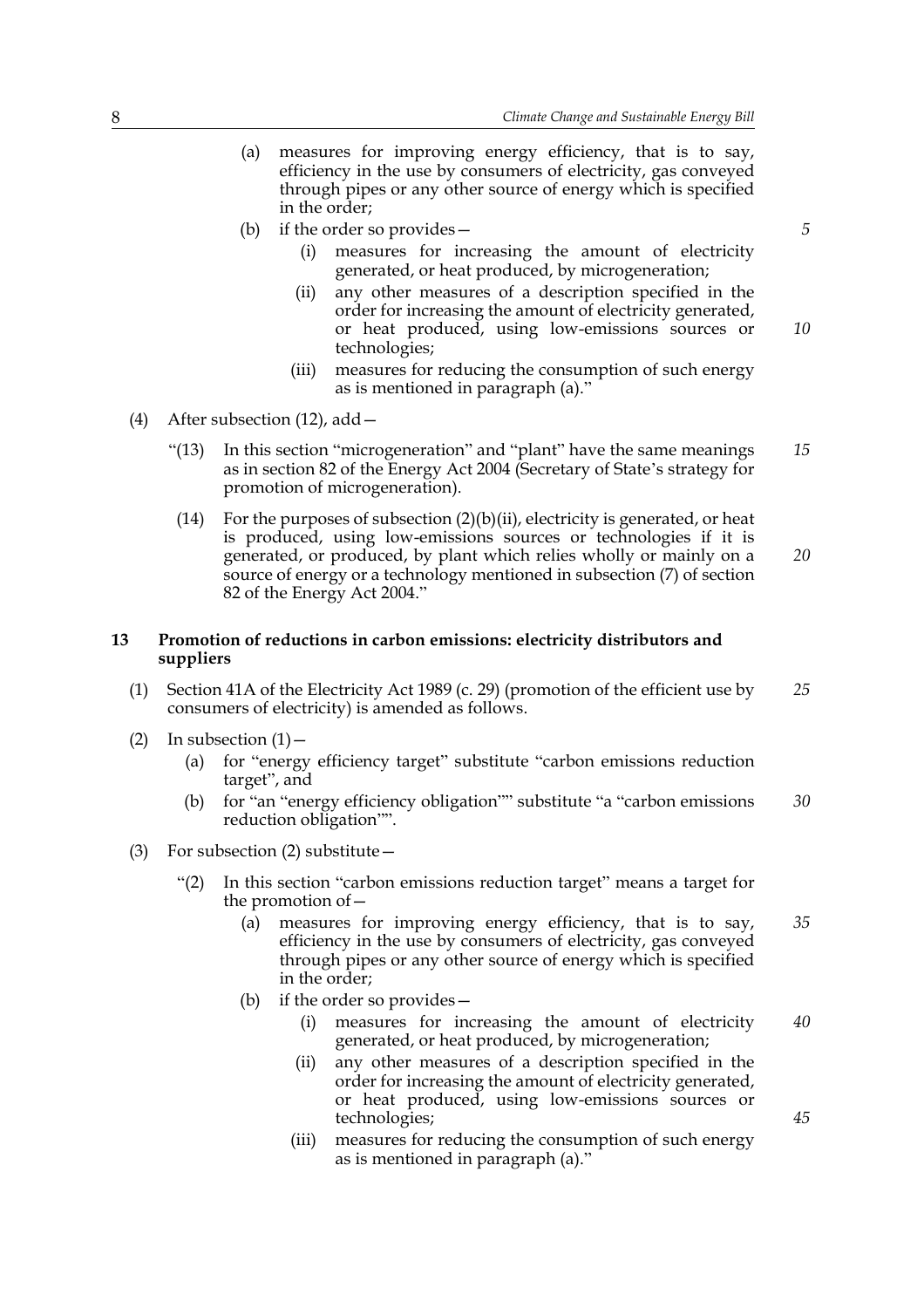- (4) After subsection (12), add—
	- "(13) In this section "microgeneration" and "plant" have the same meanings as in section 82 of the Energy Act 2004 (Secretary of State's strategy for promotion of microgeneration).
	- (14) For the purposes of subsection  $(2)(b)(ii)$ , electricity is generated, or heat is produced, using low-emissions sources or technologies if it is generated, or produced, by plant which relies wholly or mainly on a source of energy or a technology mentioned in subsection (7) of section 82 of the Energy Act 2004."

#### **14 Consequential amendments**

The Schedule (which makes amendments consequential on sections 12 and 13) has effect.

#### *Dynamic demand technologies*

## **15 Reduction of greenhouse gas emissions: report regarding dynamic demand technologies**

- (1) The Secretary of State must, not later than 12 months after this section comes into force, publish a report on the contribution that is capable of being made by dynamic demand technologies to reducing emissions of greenhouse gases in Great Britain.
- (2) The report must state the view of the Secretary of State as to whether it is appropriate to take any steps to promote the use of such technologies, and, if it is, what those steps are. *20*
- (3) In forming the view mentioned in subsection (2) the Secretary of State must have regard, in particular, to any matters which would prohibit or inhibit the use of any dynamic demand technology in any circumstance in which its use could be expected to make a contribution to reducing emissions of greenhouse gases in Great Britain; and the report must state the matters to which he has had regard. *25*
- (4) In this section—

#### "dynamic demand technology" means any technology which enables— *30*

- (a) the consumption of electricity, at a particular time, by a device connected to a network, or
- (b) the generation of electricity, at a particular time, by an electricity microgenerating system connected to a network,
- to be controlled or adjusted automatically by reference to, or matters relating to, the frequency of alternating current on the network at that time; *35*

"electricity microgenerating system" has the same meaning as in section 3; "greenhouse gases" has the same meaning as in section 2;

"network" means a distribution system (within the meaning of Part 1 of the Electricity Act 1989 (c. 29)) or a transmission system (within the meaning of that Part). *40*

*10*

*5*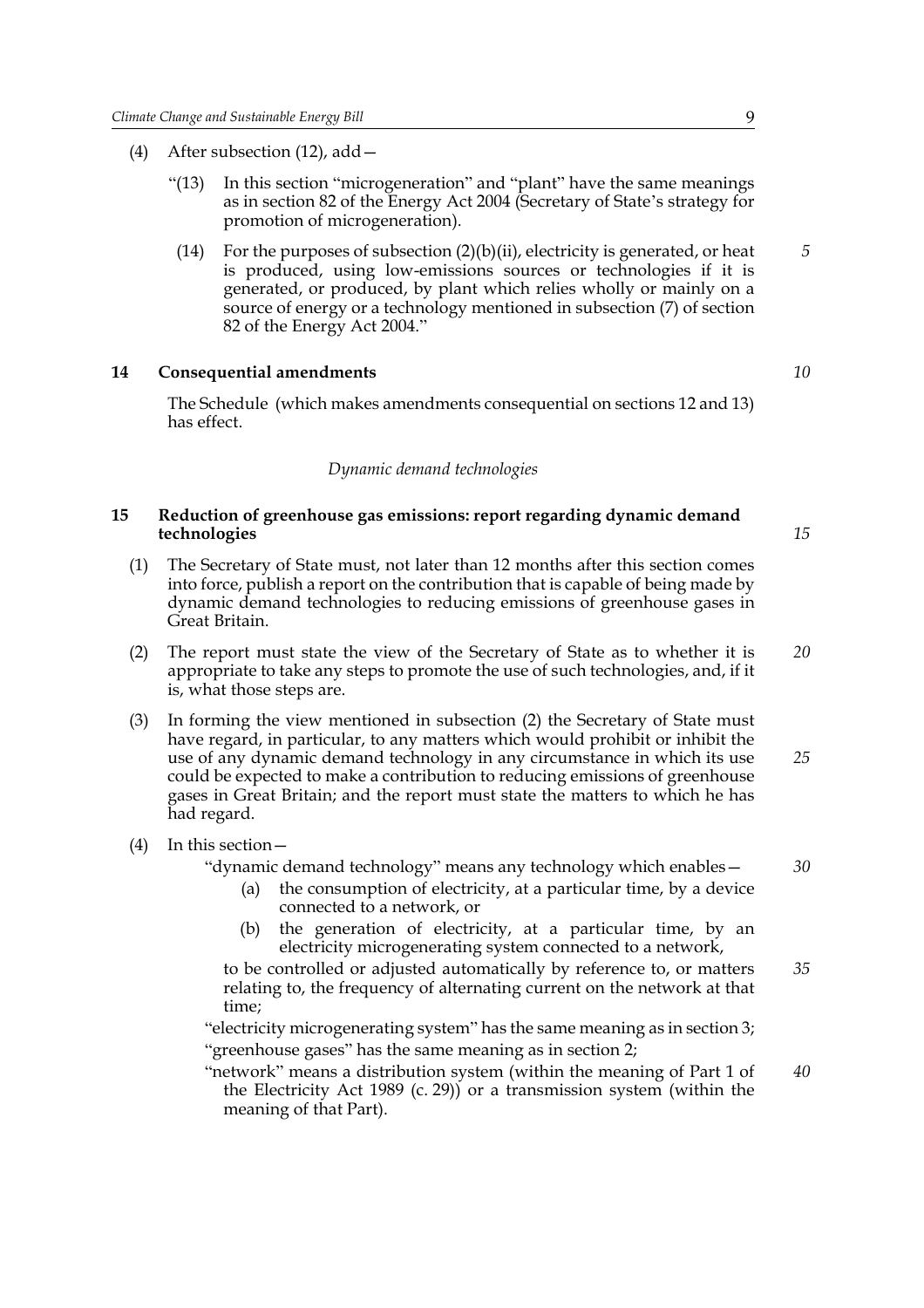*Community energy and renewable heat*

## **16 Promotion of community energy schemes**

| (1) | It shall be the duty of the Secretary of State to take such steps as he considers<br>appropriate to promote community energy projects. |                                                                                                                                                                                                                             |    |  |  |
|-----|----------------------------------------------------------------------------------------------------------------------------------------|-----------------------------------------------------------------------------------------------------------------------------------------------------------------------------------------------------------------------------|----|--|--|
| (2) |                                                                                                                                        | In the exercise of his duty under subsection (1), the Secretary of State shall have<br>regard to the desirability of promoting -                                                                                            | 5  |  |  |
|     | (a)                                                                                                                                    | schemes whose purpose or effect is the promotion of community                                                                                                                                                               |    |  |  |
|     |                                                                                                                                        | energy projects,<br>investment by others in such schemes and community energy projects,                                                                                                                                     |    |  |  |
|     | (b)<br>and                                                                                                                             |                                                                                                                                                                                                                             | 10 |  |  |
|     | (c)                                                                                                                                    | the provision of advice and assistance (whether by public authorities or<br>any other persons) to persons establishing and operating, or proposing<br>to establish and operate, community energy projects.                  |    |  |  |
| (3) | In this section-                                                                                                                       |                                                                                                                                                                                                                             |    |  |  |
|     |                                                                                                                                        | "community energy project" means-                                                                                                                                                                                           | 15 |  |  |
|     | (a)                                                                                                                                    | the use of relevant plant for a community purpose,                                                                                                                                                                          |    |  |  |
|     | (b)                                                                                                                                    | the installation of relevant plant for use for a community<br>purpose, or                                                                                                                                                   |    |  |  |
|     | (c)                                                                                                                                    | the adaptation of any plant for use as relevant plant for a<br>community purpose;                                                                                                                                           | 20 |  |  |
|     | "community purpose" means the purpose of -                                                                                             |                                                                                                                                                                                                                             |    |  |  |
|     | (a)                                                                                                                                    | generating electricity for consumption wholly or mainly in<br>qualifying premises, or                                                                                                                                       |    |  |  |
|     | (b)                                                                                                                                    | producing heat for use wholly or mainly for heating qualifying<br>premises;                                                                                                                                                 | 25 |  |  |
|     |                                                                                                                                        | "plant" includes any equipment, apparatus or appliance;                                                                                                                                                                     |    |  |  |
|     |                                                                                                                                        | "premises" means any building or buildings (and for this purpose<br>"building" includes part of a building);                                                                                                                |    |  |  |
|     |                                                                                                                                        | "qualifying premises" means premises which-                                                                                                                                                                                 |    |  |  |
|     | (a)                                                                                                                                    | are used wholly or mainly for purposes other than carrying on<br>a trade, business or profession, and                                                                                                                       | 30 |  |  |
|     | (b)                                                                                                                                    | in the case of premises which consist wholly or mainly of a<br>dwelling or dwellings, contain at least five dwellings;                                                                                                      |    |  |  |
|     |                                                                                                                                        | "relevant plant" means any plant which -                                                                                                                                                                                    |    |  |  |
|     | (a)                                                                                                                                    | in generating electricity or (as the case may be) producing heat,<br>relies wholly or mainly on a source of energy or a technology<br>mentioned in section $82(7)$ of the Energy Act 2004 (c. 20)<br>(microgeneration), and | 35 |  |  |
|     | (b)                                                                                                                                    | satisfies the condition in subsection (4).                                                                                                                                                                                  |    |  |  |
| (4) | (a)                                                                                                                                    | Plant satisfies the condition in this subsection if its capacity does not exceed –<br>in the case of plant for the generation of electricity, 20 megawatts, and                                                             | 40 |  |  |
|     |                                                                                                                                        |                                                                                                                                                                                                                             |    |  |  |

(b) in the case of plant for the production of heat, 100 megawatts thermal.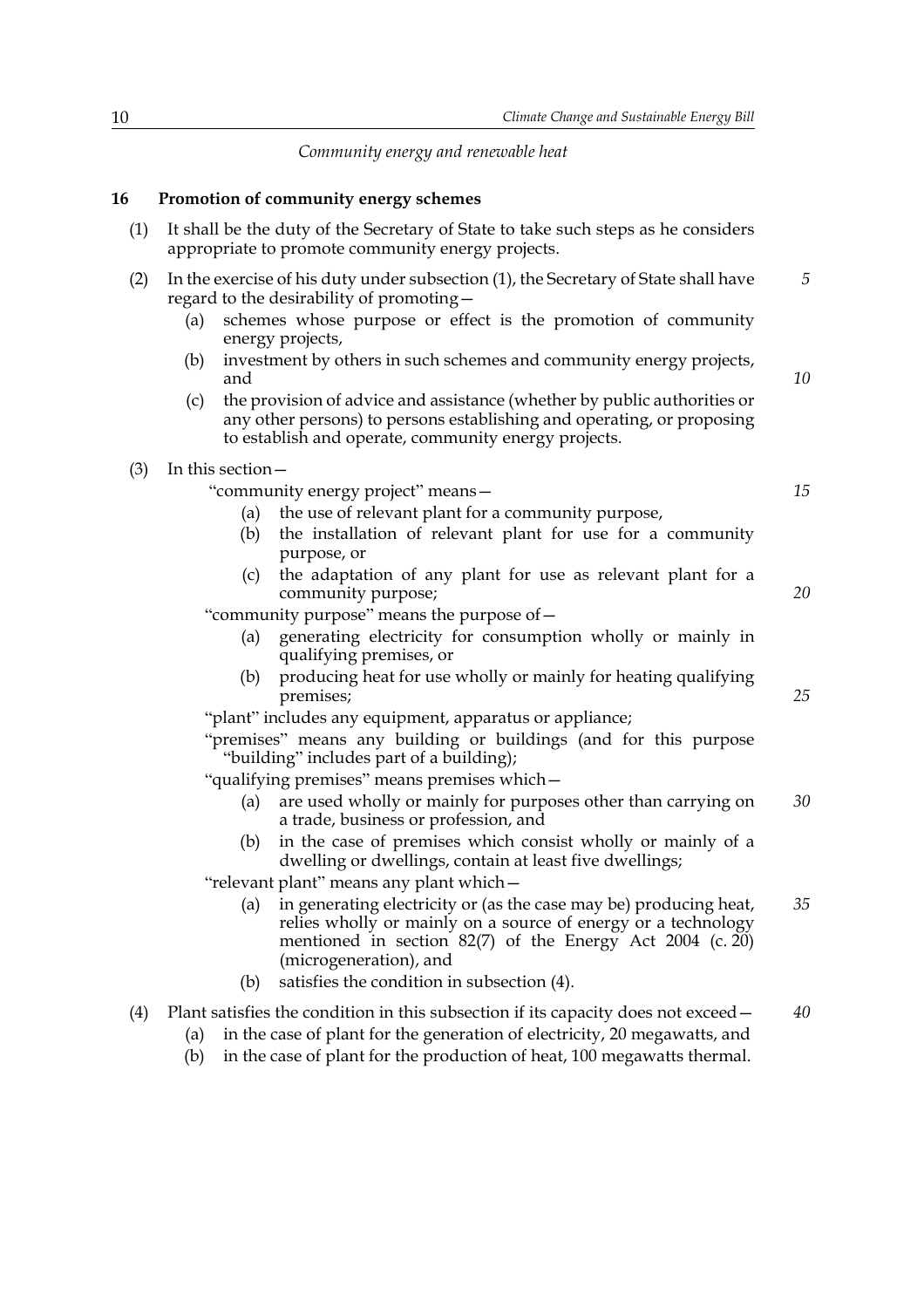#### **17 Parish councils and community councils: powers in relation to local energy saving measures**

- (1) A parish council or community council may encourage or promote any of the following—
	- (a) microgeneration within their area;
	- (b) the use within their area of electricity generated, or heat produced, by microgeneration;
	- (c) efficiency in the use, by persons in their area, of electricity, heat, gas, fuel and other descriptions or sources of energy;
	- (d) reductions in the amounts of such energy, or sources of energy, used by persons in their area; *10*
	- (e) production in their area of—
		- (i) biomass, or
		- (ii) any fuel derived from biomass;
	- (f) use in their area of, or of electricity generated, or heat produced, from biomass or any such fuel. *15*
- (2) The power conferred by subsection (1) includes, in particular, power—
	- (a) on application, to provide information about goods or services available within their area offered or provided otherwise than by a person mentioned in section 142(1) of the Local Government Act 1972 (c. 70) (provision of information, etc, relating to matters affecting local government), or *20*
	- to provide advice or assistance,

for the purpose of encouraging or facilitating any of the matters mentioned in that subsection.

- (3) Nothing in this section authorises a parish council or community council to provide any financial assistance by—
	- (a) making a grant or loan,
	- (b) giving a guarantee or indemnity, or
	- (c) investing by acquiring share or loan capital.
- (4) The power conferred by this section is exercisable by a council only to the extent that they do not (apart from this section or section 137 of the Local Government Act 1972 (power of local authorities to incur expenditure for certain purposes not otherwise authorised)) otherwise have the power.
- (5) For the purposes of subsections (4) to (7B) of section 137 of the Local Government Act 1972— *35*
	- (a) any expenditure incurred by a parish council or community council under this section is to be treated as having been incurred under that section, and
	- (b) any purpose for which expenditure may be incurred under this section is to be treated as a purpose for which such a council are authorised by that section to incur expenditure. *40*
- (6) Subsection (5) applies to expenditure incurred by a parish council or community council under section 142 of the Local Government Act 1972 on information as to the services provided by them under this section, or otherwise relating to their functions under this section, as it applies to expenditure incurred under this section.

*5*

*25*

*30*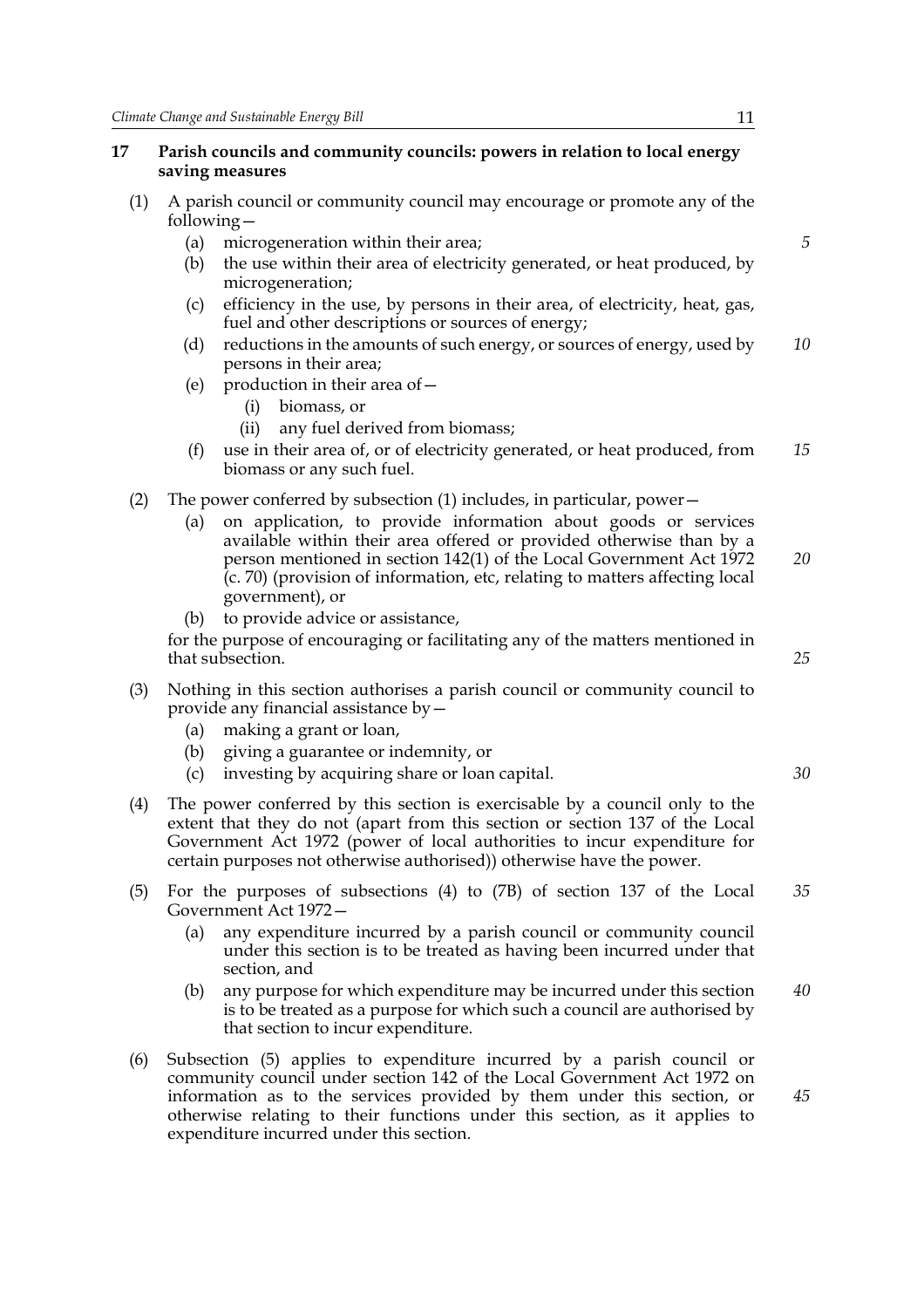- (7) The appropriate person may by order amend the list of matters mentioned in subsection  $(1)$  by  $-$ (a) adding any other matter whose addition would in the opinion of the person making the order be likely to contribute to reduction of greenhouse gases in England and Wales; (b) omitting any matter for the time being included in the list. (8) In subsection (7), "the appropriate person" means— (a) in relation to England, the Secretary of State, and (b) in relation to Wales, the National Assembly for Wales. (9) The power conferred by subsection (7) includes— (a) power to make different provision for different cases, and (b) power to make such supplemental or consequential provision (including provision modifying this section) and such transitional or saving provision as the person making the order thinks fit. (10) The power of the Secretary of State to make an order under subsection (7) is exercisable by statutory instrument. (11) No order under that subsection may be made by the Secretary of State unless a draft of the order has been— (a) laid before Parliament, and (b) approved by a resolution of each House. **18 Renewable heat** (1) It shall be the duty of the Secretary of State to take such steps as he considers appropriate to promote the use of heat produced from renewable sources. (2) For the purposes of subsection (1), heat produced by any plant is produced from renewable sources to the extent that the plant is fuelled by renewable sources. (3) The steps which the Secretary of State may take for the purposes of subsection (1) include, in particular, steps for the purpose of promoting— (a) the installation of plant which is or may be fuelled by renewable sources, (b) the adaptation of plant so as to enable it to be fuelled by renewable sources, or (c) the production of heat by plant which is fuelled partly by renewable sources and partly by other sources. (4) In this section— "fossil fuel" means coal, substances produced directly or indirectly from coal, lignite, natural gas, crude liquid petroleum, or petroleum *5 10 15 20 25 30 35*
	- products (and "natural gas" and "petroleum products" have the same meanings as in the Energy Act 1976 (c. 76));
	- "plant" includes any equipment, apparatus or appliance; "renewable sources" means sources of energy other than fossil fuel or nuclear fuel.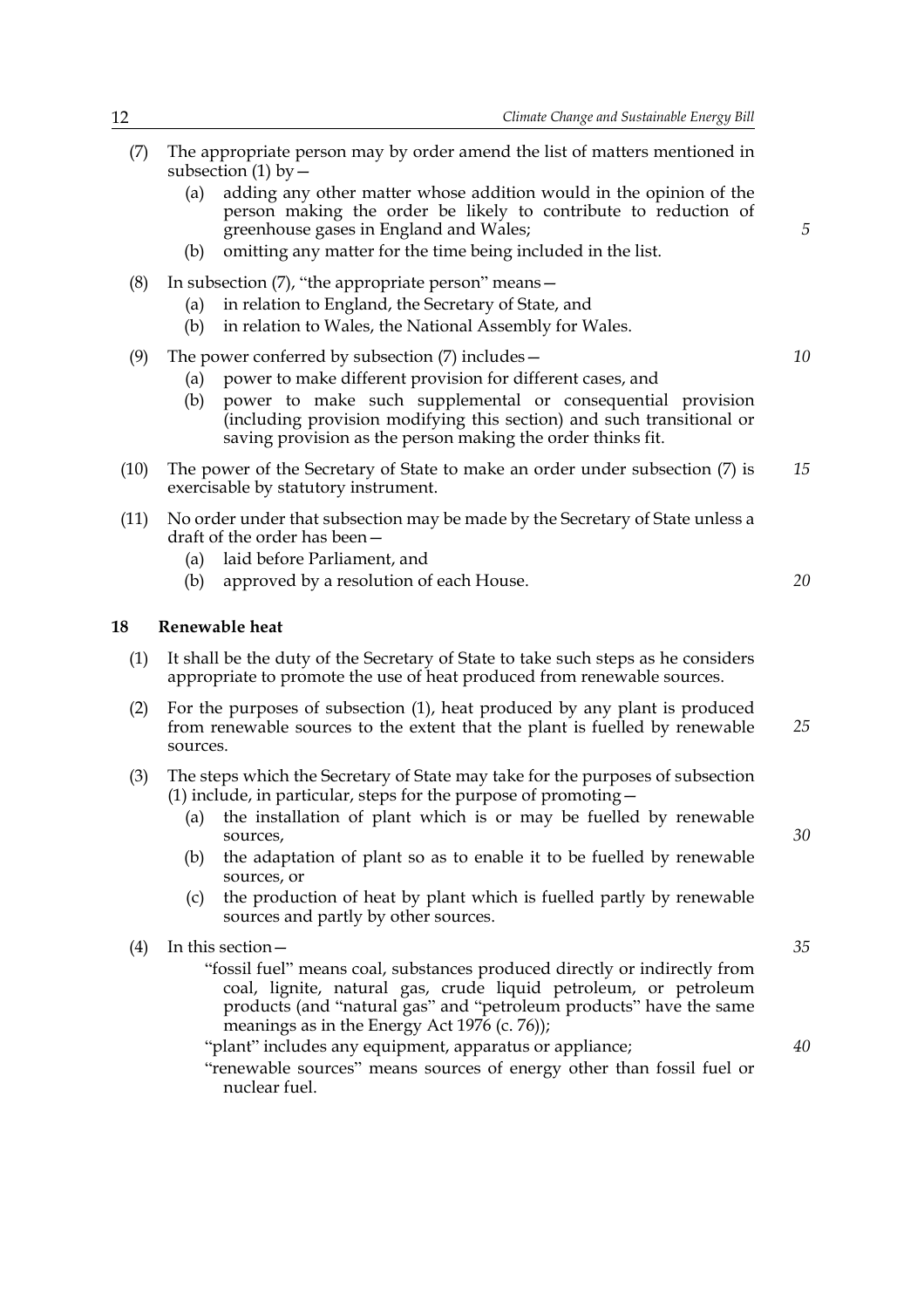#### **19 Reports under section 1 of the Sustainable Energy Act 2003: community energy projects and renewable heat**

In section 1(1A) of the Sustainable Energy Act 2003 (c. 30) (annual reports on progress towards sustainable energy aims)—

- (a) at the end of paragraph (b) insert—
	- "(ba) things done during that period pursuant to section 16 of the Climate Change and Sustainable Energy Act 2006 for the purpose of promoting community energy projects;
	- (bb) things done during that period pursuant to section 18 of that Act for the purpose of promoting the use of heat produced from renewable sources;", and *10*
- (b) in paragraph (c), after "sections 2 and 3" insert "of this Act".

#### *Electricity from renewable sources*

#### **20 Renewables obligation: issue of green certificates**

- (1) Section 32B of the Electricity Act 1989 (c. 29) (green certificates) is amended as follows. *15*
- (2) In subsection (1), at the end insert "or, if the order so provides, to a person of any other description specified in the order".
- (3) In subsection (1A), at the end add "or, if the order provides that a certificate may certify the matters within subsection (2ZA), (2AA), (2AB) or (2AC), the matters within that subsection". *20*
- (4) In subsections (2) and (2A), for "to an electricity supplier or to a Northern Ireland supplier," substitute "otherwise than to the operator of a generating station,".
- (5) After subsection (2) insert—
	- " $(2ZA)$  The matters within this subsection are  $-$ 
		- (a) that two or more generating stations have, between them, generated from renewable sources the amount of electricity stated in the certificate; and
		- (b) that it has been supplied to customers in Great Britain (or the part of Great Britain stated in the certificate)." *30*
- (6) After subsection (2A) insert—
	- "(2AA) The matters within this subsection are—
		- (a) that two or more generating stations have, between them, generated from renewable sources the amount of electricity stated in the certificate;
		- (b) that none of them is a generating station mentioned in Article 54(1) of the Energy (Northern Ireland) Order 2003; and
		- (c) that the electricity has been supplied to customers in Northern Ireland.
		- (2AB) The matters within this subsection are—
			- (a) that the generating station, or, in the case of a certificate issued otherwise than to the operator of a generating station, a generating station specified in the certificate, has generated

*5*

*25*

*35*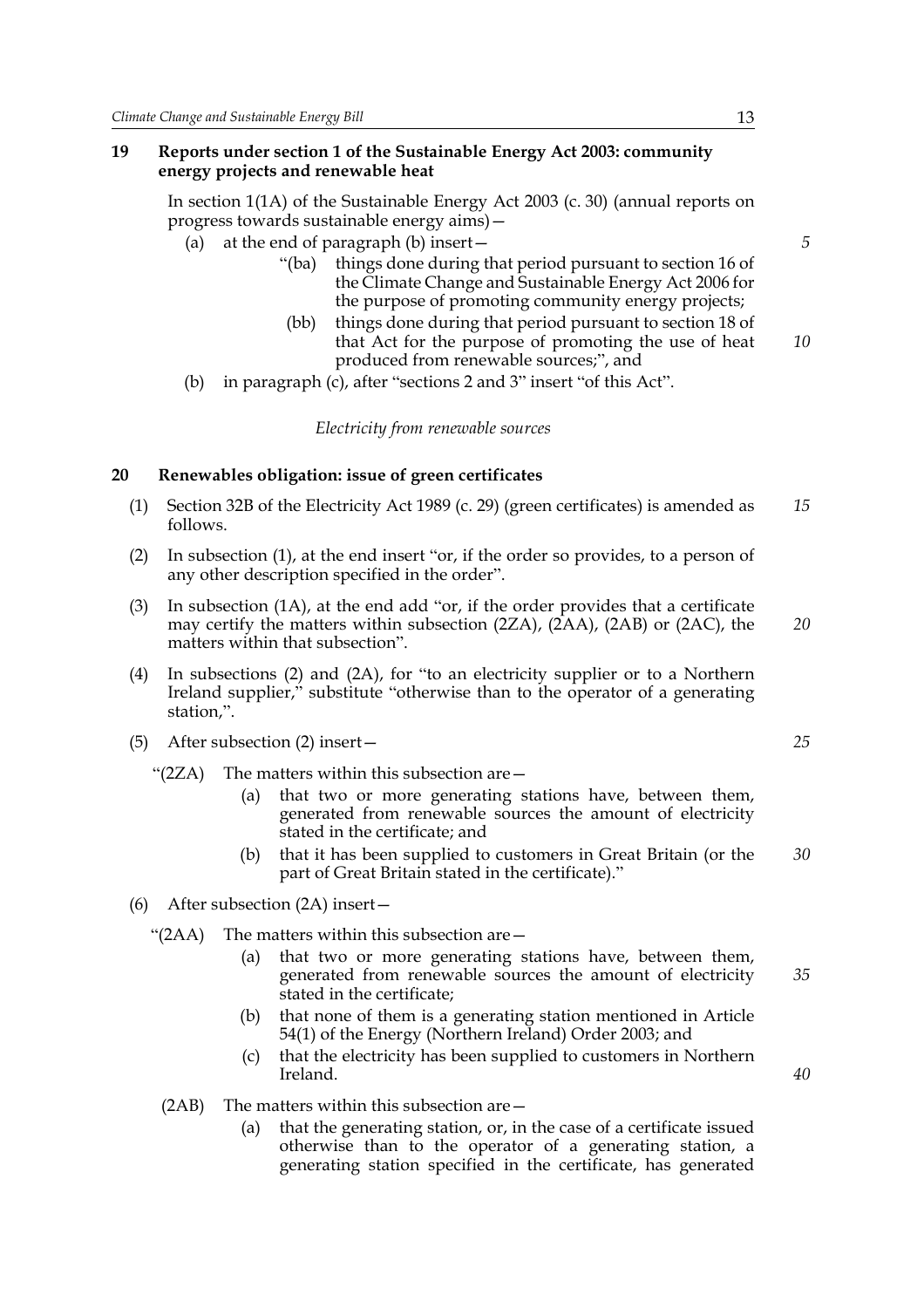from renewable sources the amount of electricity stated in the certificate; and

- (b) that the electricity has been used in a permitted way.
- (2AC) The matters within this subsection are—
	- (a) that two or more generating stations have, between them, generated from renewable sources the amount of electricity stated in the certificate; and
	- (b) that the electricity has been used in a permitted way.
- (2AD) For the purposes of subsections (2AB) and (2AC), electricity generated by a generating station, or generating stations, of any description is used in a permitted way if— *10*
	- (a) it is used in one of the ways mentioned in subsection (2AE); and
	- (b) that way is specified in the order as a permitted way  $-$ 
		- (i) in relation to all generating stations, or
		- (ii) in relation to generating stations of that description.
- (2AE) Those ways are—
	- (a) being consumed by the operator of the generating station or generating stations by which it was generated;
	- (b) being provided to a distribution system or a transmission system in circumstances in which its supply to customers cannot be demonstrated; *20*
	- (c) being used, as respects part, as mentioned in paragraph (a) and, as respects the remainder, as mentioned in paragraph (b);
	- (d) being used, as respects part, as mentioned in paragraph (a), (b) or (c) and, as respects the remainder, by being supplied to customers in Great Britain or customers in Northern Ireland or both." *25*
- (7) In subsection (2B), after "(2A)" insert "or (2AA)".
- (8) In subsection (3), after " $(2)$ " insert "or  $(2ZA)$ ".
- (9) In subsection (4), after "subsection (2A)" insert "or any of subsections (2AA) to  $(2AC)$ ". *30*

#### **21 Renewables obligation: issue of green certificates: further provisions**

(1) In section 32 of the Electricity Act 1989 (c. 29) (obligation in connection with energy from renewable sources), in subsection (5), after "supply" insert "or other use".

(2) In section  $32A(3)$  of that Act (orders under section 32: supplementary) –

- (a) omit "and" at the end of paragraph (a), and
- (b) after paragraph (b) insert "and
	- (c) different provision in relation to generating stations of different descriptions,".
- (3) In section 116 of the Energy Act 2004 (c. 20) (issue of green certificates in Great Britain), omit subsection (4)(b) (which amends section 32B(2)(a) of the Electricity Act 1989).
- (4) The requirements of section 32(7) of the Electricity Act 1989 (consultation before making an order) may be satisfied in the case of an order containing

*40*

*35*

*15*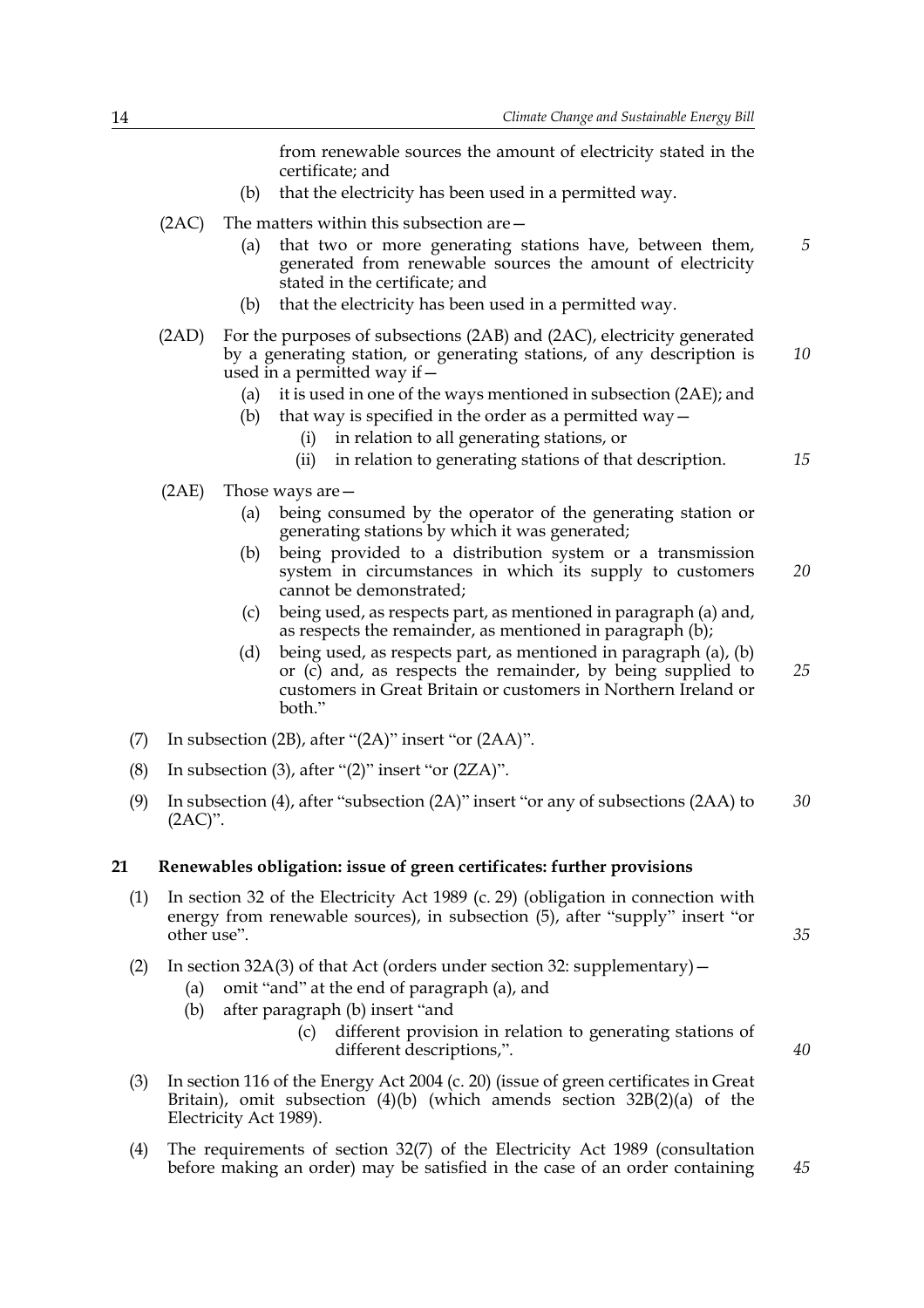provision made by virtue of section 20 or this section by consultation that took place wholly or partly before the commencement of that section or this section.

(5) The functions conferred by virtue of section 20 and this section on the Secretary of State are not to be exercisable by the Scottish Ministers, except in pursuance of an Order in Council made after the passing of this Act under section 63 of the Scotland Act 1998 (c. 46).

#### **22 Adjustment of transmission charges for electricity**

- (1) Section 185 of the Energy Act 2004 (c. 20) (adjustment of transmission charges) is amended as provided in subsections (2) to (4).
- (2) In subsection (1)(a), for "of Great Britain" substitute "in Great Britain".
- (3) After subsection (3) insert—
	- "(3A) If subsection (1) is satisfied in the case of two or more separate areas in Great Britain, an order under this section may relate to both, or all, of those areas.
	- (3B) This section has effect in relation to an order which, by virtue of subsection (3A), relates to two or more areas as if references in subsections (2), (3) and (10) to the area to which the scheme established by the order relates (however expressed) were references to the combined area." *15*
- (4) In subsection (11), for "more than ten years after the commencement of this section" substitute "later than 4 October 2024". *20*
- (5) Subsection (7) of section 185 may be satisfied in relation to any order to be made under that section after the commencement of this section by publications and consultation taking place wholly or partly before that commencement.

#### *Miscellaneous and final provisions*

#### **23 Interpretation**

In this Act—

- "fuel poverty" shall be construed in accordance with the provisions of section 1 of the Warm Homes and Energy Conservation Act 2000 (c. 31); "microgeneration" has the meaning given by section 82 of the Energy Act 2004;
- "public authority" has the same meaning as in section 6 of the Human Rights Act 1998 (c. 42);

#### **24 Expenses**

There shall be paid out of money provided by Parliament—

- (a) any expenditure incurred by a Minister of the Crown by virtue of this Act; and
- (b) any increase attributable to this Act in the sums payable out of money so provided under any other enactment.

*5*

*10*

*35*

*30*

*25*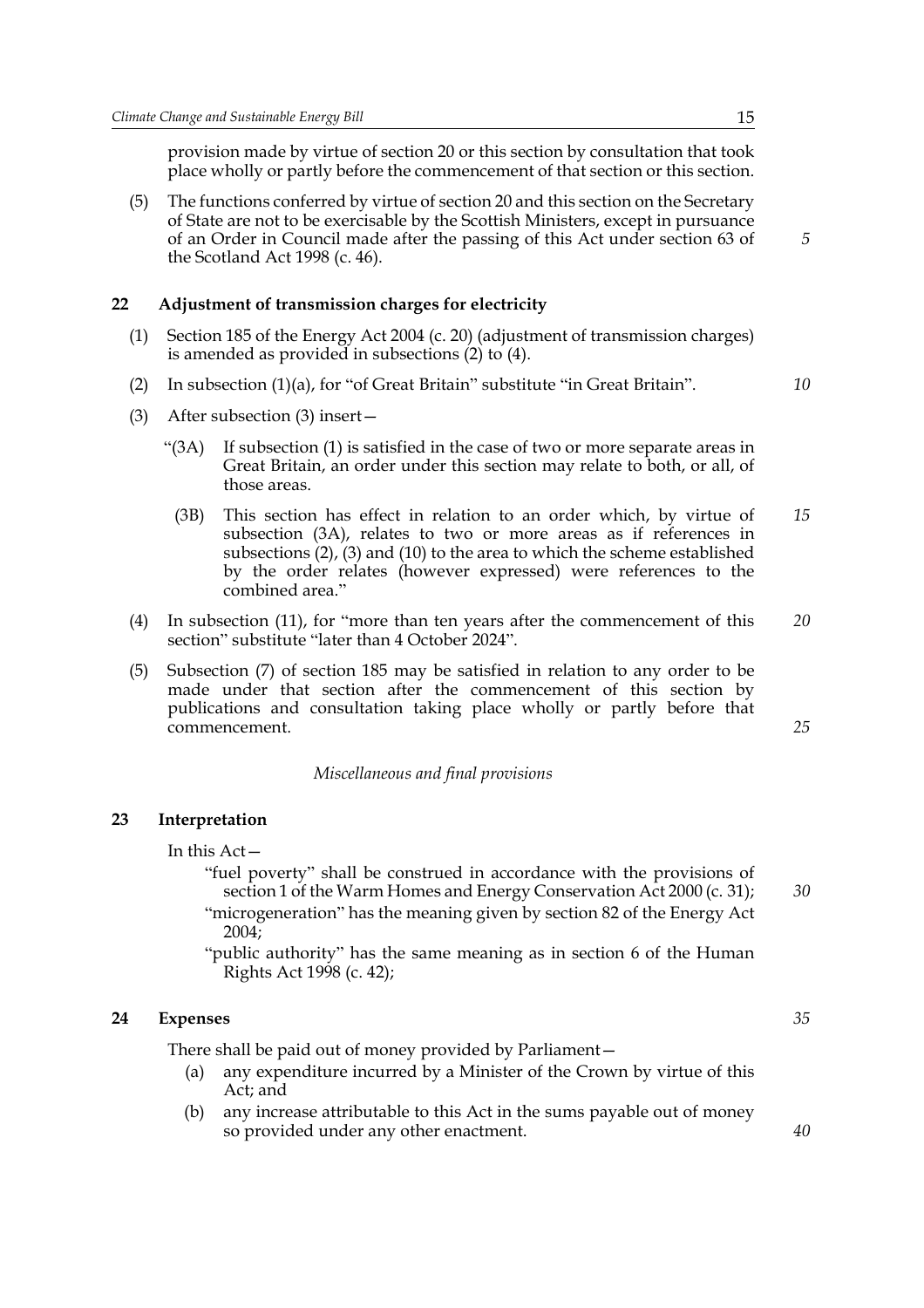#### **25 Commencement**

- (1) Sections 1, 3, 4, 6 to 10, 15 to 18 and 20 to 22 come into force at the end of the period of two months beginning with the day on which this Act is passed.
- (2) Sections 2, 5, 11 and 19 come into force on 1st January 2007.
- (3) Sections 12 to 14 come into force in accordance with provision made by the Secretary of State by order.
- (4) The power of the Secretary of State to make an order under subsection  $(3)$  -
	- (a) is exercisable by statutory instrument, and
	- (b) includes power to make such transitory, transitional or saving provision as the Secretary of State considers necessary or expedient.

*10*

*5*

## **26 Short title and extent**

- (1) This Act may be cited as the Climate Change and Sustainable Energy Act 2006.
- (2) Sections 9, 10 and 16 to 18 extend to England and Wales only.
- (3) Sections 3, 4, 6 to 8, 12 to 15 and 20 to 22 extend to England and Wales and Scotland only.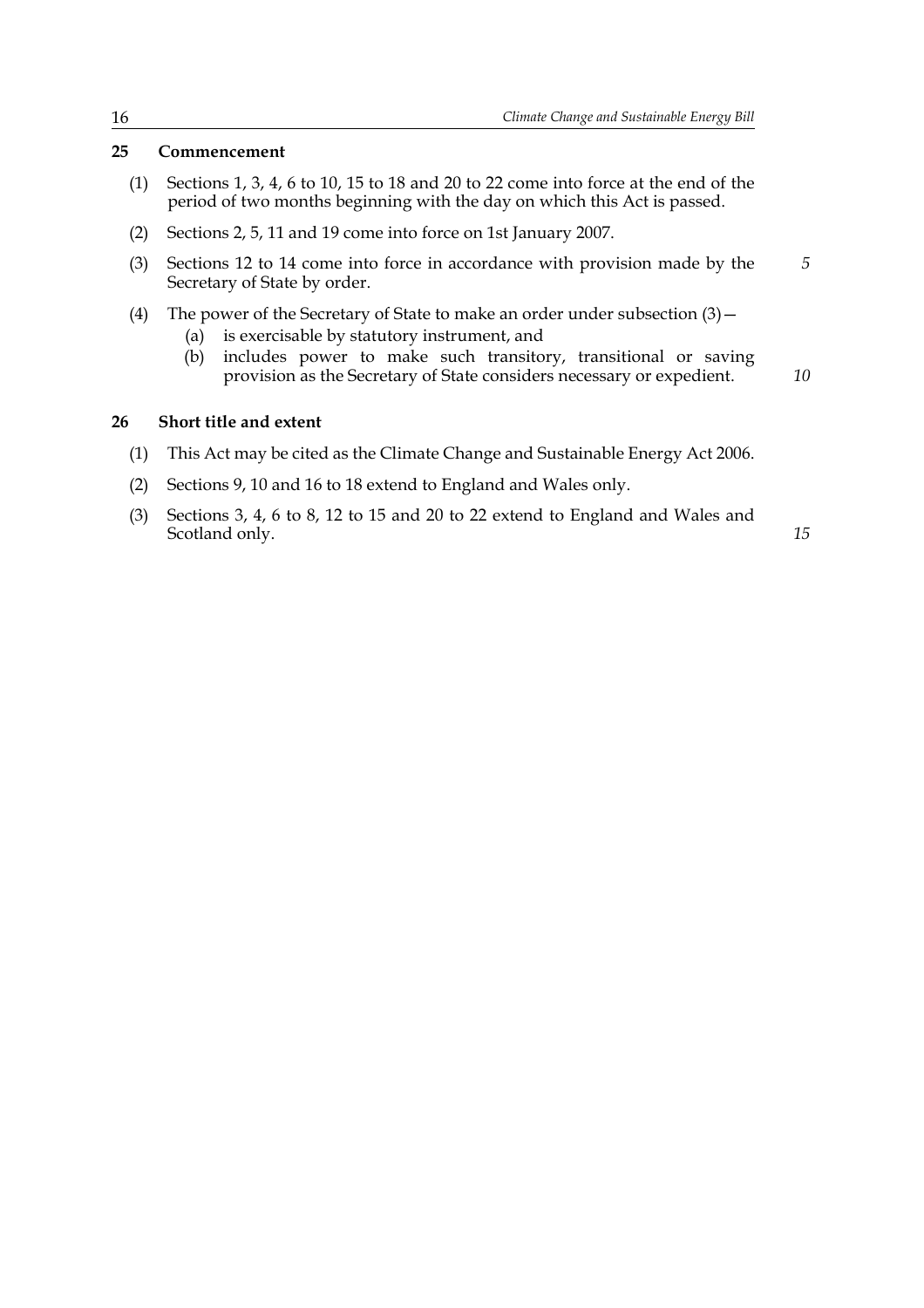SCHEDULE Section 14

#### AMENDMENTS CONSEQUENTIAL ON SECTIONS 12 AND 13

*Gas Act 1986 (c. 44)*

- 1 The Gas Act 1986 is amended as provided in paragraphs 2 and 3.
- 2 (1) Section 33BC (promotion of the efficient use by consumers of gas) is amended as follows.
	- (2) For the sidenote substitute "Promotion of reductions in carbon emissions: gas transporters and gas suppliers".
	- (3) In subsection (3), for "energy efficiency targets" substitute "carbon emissions reduction targets".
	- (4) In subsection  $(5)$ 
		- (a) for "energy efficiency obligations", in the first place it occurs, substitute "carbon emissions reduction obligations",
		- (b) in paragraph (b), for "an energy efficiency target" substitute "a carbon emissions reduction target",
		- (c) in paragraph (c), after "efficiency" insert ", increases in the amount of electricity generated, or heat produced, by microgeneration or otherwise using low-emissions sources or technologies or reductions in energy consumption",
		- (d) in paragraphs (d) and (f), for "energy efficiency obligations" substitute "carbon emissions reduction obligations", and *20*
		- (e) in paragraph (e)—
			- (i) in sub-paragraph (i), for "energy efficiency target" substitute "carbon emissions reduction target", and
			- (ii) in sub-paragraph (ii), after "efficiency" insert ", increase in the amount of electricity generated, or heat produced, by microgeneration or otherwise using low-emissions sources or technologies or reduction in energy consumption". *25*
	- (5) In subsection (6), for "energy efficiency obligation" substitute "carbon emissions reduction obligation".
	- (6) In subsection (7), for "energy efficiency target" in each of paragraphs (a), (b), (d) and (e) substitute "carbon emissions reduction target".
- 3 In section 33DA(1)(a)(ii) (publication of statistical information relating to performance in respect of energy efficiency obligations), for "energy efficiency obligations" substitute "carbon emissions reduction obligations".

*Electricity Act 1989 (c. 29)*

4 The Electricity Act 1989 is amended as provided in paragraphs 5 and 6.

*30*

17

*5*

*10*

*15*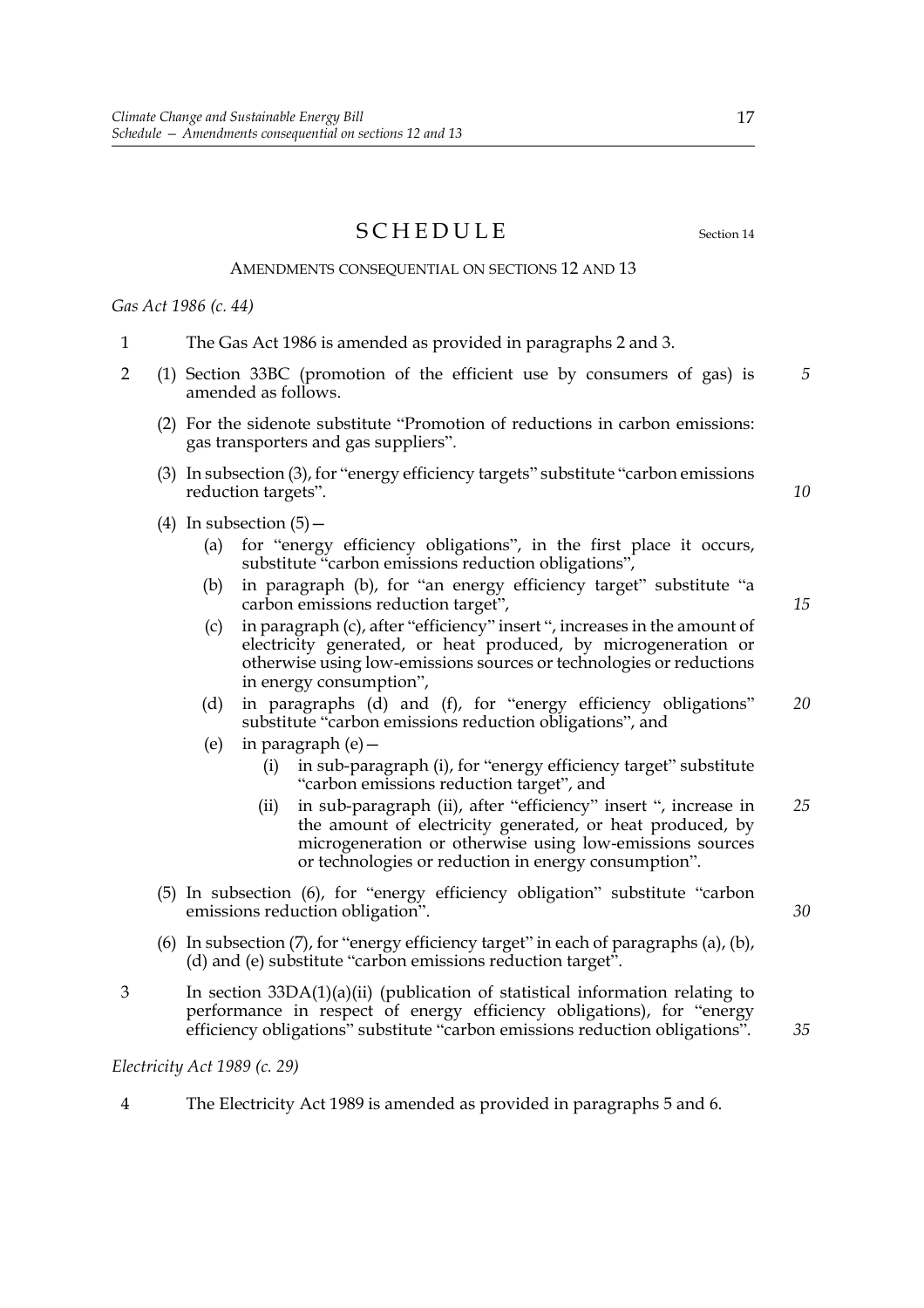- 5 (1) Section 41A (promotion of the efficient use by consumers of electricity) is amended as follows.
	- (2) For the sidenote substitute "Promotion of reductions in carbon emissions: electricity distributors and electricity suppliers".
	- (3) In subsection (3), for "energy efficiency targets" substitute "carbon emissions reduction targets". *5*
	- (4) In subsection  $(5)$  -
		- (a) for "energy efficiency obligations", in the first place it occurs, substitute "carbon emissions reduction obligations",
		- (b) in paragraph (b), for "an energy efficiency target" substitute "a carbon emissions reduction target", *10*
		- (c) in paragraph (c), after "efficiency" insert ", increases in the amount of electricity generated, or heat produced, by microgeneration or otherwise using low-emissions sources or technologies or reductions in energy consumption",
		- (d) in paragraphs (d) and (f), for "energy efficiency obligations" substitute "carbon emissions reduction obligations", and
		- (e) in paragraph (e)—
			- (i) in sub-paragraph (i), for "energy efficiency target" substitute "carbon emissions reduction target", and
			- (ii) in sub-paragraph (ii), after "efficiency" insert ", increase in the amount of electricity generated, or heat produced, by microgeneration or otherwise using low-emissions sources or technologies or reduction in energy consumption".
	- (5) In subsection (6), for "energy efficiency obligation" substitute "carbon emissions reduction obligation". *25*
	- (6) In subsection (7), for "energy efficiency target" in each of paragraphs (a), (b), (d) and (e) substitute "carbon emissions reduction target".
- 6 In section  $42AA(1)(a)(ii)$  (publication of statistical information relating to performance in respect of energy efficiency obligations), for "energy efficiency obligations" substitute "carbon emissions reduction obligations". *30*

*Utilities Act 2000 (c. 27)*

- 7 (1) Section 103 of the Utilities Act 2000 (overall energy efficiency targets) is amended as follows.
	- (2) In the sidenote, for "energy efficiency targets" substitute "carbon emissions reduction targets". *35*
	- (3) In subsection  $(1)$  -
		- (a) in each of paragraphs (a) and (b), for "energy efficiency requirements for" substitute "promotion of reductions in carbon emissions:", and
		- (b) for "improvements in energy efficiency" substitute "the measures mentioned in subsection (2) of each of those sections". *40*
	- (4) In subsection (3), for "energy efficiency targets" substitute "carbon emissions reduction targets".

*15*